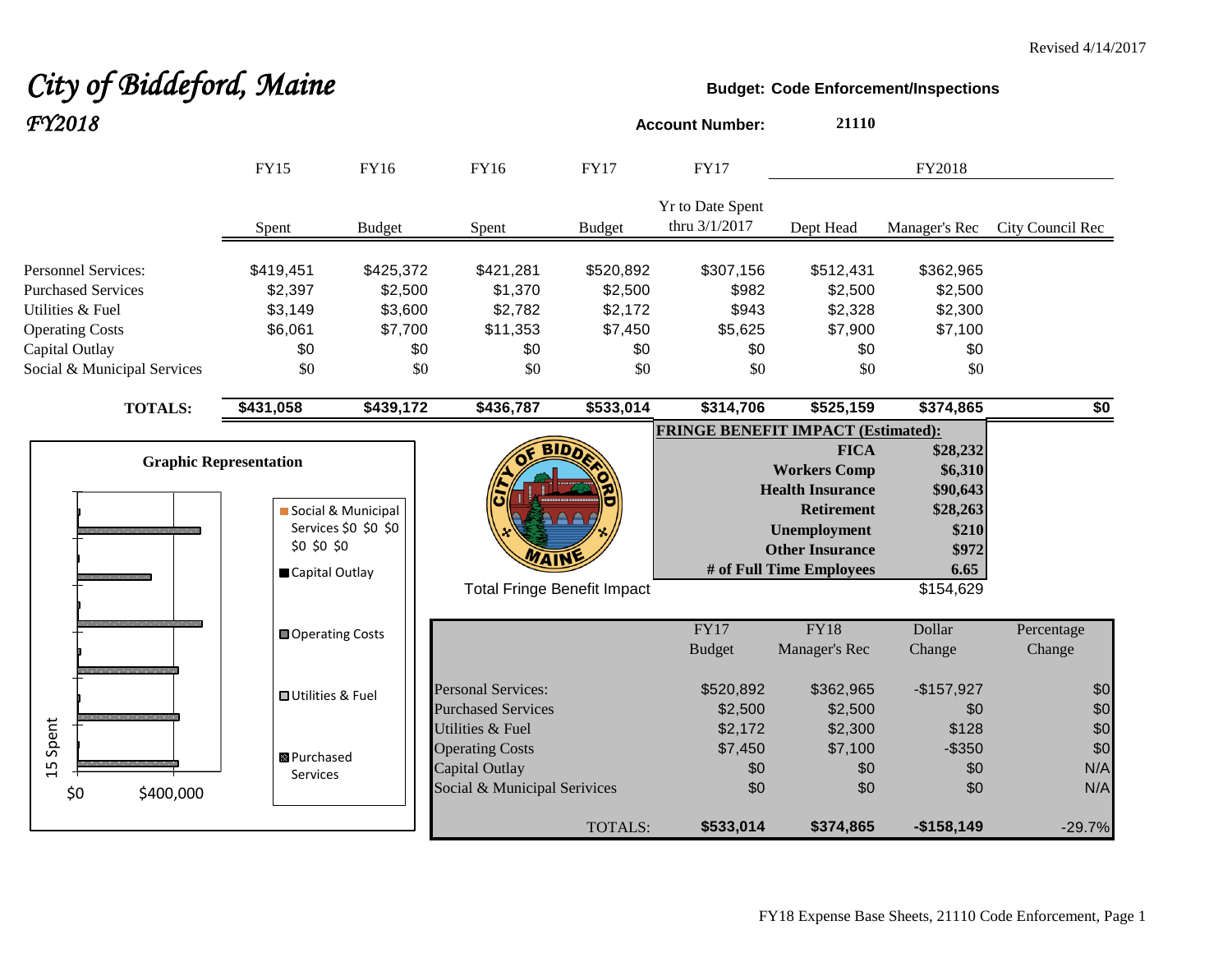### FY2018 Personnel Services

| Account       |                                    | <b>FY15</b> | <b>FY16</b>   | <b>FY16</b> | <b>FY17</b>   | <b>FY17</b>             | FY2018    |           |
|---------------|------------------------------------|-------------|---------------|-------------|---------------|-------------------------|-----------|-----------|
| Number        | Description                        | Spent       | <b>Budget</b> | Spent       | <b>Budget</b> | Yr to Date Spent        | Dept Head | Mgr's Rec |
|               |                                    |             |               |             |               |                         |           |           |
|               | 60101 Dept Manager Salary Exp      | \$57,686    | \$59,161      | \$59,072    | \$59,987      | \$39,729                | \$71,056  | \$71,056  |
|               | 60102 Mid Mgmt Hrly Employee Wag   | \$91,885    | \$93,939      | \$89,299    | \$139,078     | \$69,008                | \$138,875 | \$138,875 |
|               | 60105 F-T Employee Wage Exp        | \$104,269   | \$105,429     | \$105,935   | \$106,731     | \$69,927                | \$110,704 | \$110,704 |
|               | 60106 P-T Employee Wage Exp        | \$64,878    | \$61,902      | \$64,838    | \$62,789      | \$47,533                | \$35,880  | \$35,880  |
|               | 60111 Overtime Wage Expense        | \$2,726     | \$3,119       | \$931       | \$3,185       | \$1,240                 | \$4,060   | \$3,500   |
|               | 60201 FICA/Medicare-ER Share Exp   | \$23,288    | \$24,846      | \$23,365    | \$28,993      | \$16,580                | \$27,040  | \$0       |
|               | 60202 MPERS-Employer Share Exp     | \$11,776    | \$13,904      | \$12,277    | \$15,447      | \$7,633                 | \$18,597  | \$0       |
|               | 60203 457 Plan-Employer Share Exp  | \$1,253     | \$1,238       | \$3,024     | \$6,998       | \$2,759                 | \$5,884   | \$0       |
|               | 60210 HPHC Ins Employer Share Exp  | \$51,932    | \$52,430      | \$54,113    | \$83,740      | \$43,758                | \$83,986  | \$0       |
|               | 60211 NNEBT Ins Employer Share Ex  | \$7,346     | \$6,960       | \$7,015     | \$7,308       | \$4,313                 | \$7,429   | \$0       |
|               | 60212 S-T Disability ER Share Exp  | \$315       | \$406         | \$380       | \$450         | \$355                   | \$501     | \$0       |
|               | 60213 L-T Disability ER Share Exp  | \$431       | \$488         | \$462       | \$516         | \$174                   | \$367     | \$0       |
|               | 60216 Delta Dental ER Share        | \$0         | \$0           | \$0         | \$0           | \$0                     | \$0       | \$0       |
|               | 60217 RHSA Plan ER Share           | \$0         | \$0           | \$0         | \$3,120       | \$1,563                 | \$4,602   | \$0       |
|               | 60230 Clothing/Uniforms Expense    | \$0         | \$0           | \$0         | \$0           | \$0                     | \$800     | \$500     |
|               | 60251 Conferences/Training Expense | \$1,160     | \$1,000       | \$40        | \$2,000       | \$1,999                 | \$2,000   | \$1,800   |
|               | 60252 Travel/Mileage Expense       | \$44        | \$50          | \$21        | \$50          | \$0                     | \$50      | \$50      |
|               | 60256 Dues/Memberships Expense     | \$463       | \$500         | \$510       | \$500         | \$585                   | \$600     | \$600     |
| Totals        |                                    | \$419,451   | \$425,372     | \$421,281   | \$520,892     | \$307,156               | \$512,431 | \$362,965 |
|               | <b>FY2018 Purchased Services</b>   |             |               |             |               |                         |           |           |
|               |                                    |             |               |             |               |                         |           |           |
| Account       |                                    | <b>FY15</b> | <b>FY16</b>   | <b>FY16</b> | <b>FY17</b>   | <b>FY17</b>             | FY2018    |           |
| Number        | Description                        | Spent       | <b>Budget</b> | Spent       | <b>Budget</b> | <b>Yr to Date Spent</b> | Dept Head | Mgr's Rec |
|               | 60306 Other Prof/Consult Srvs Exp  | \$2,397     | \$2,500       | \$1,370     | \$2,500       | \$982                   | \$2,500   | \$2,500   |
| <b>Totals</b> |                                    | \$2,397     | \$2,500       | \$1,370     | \$2,500       | \$982                   | \$2,500   | \$2,500   |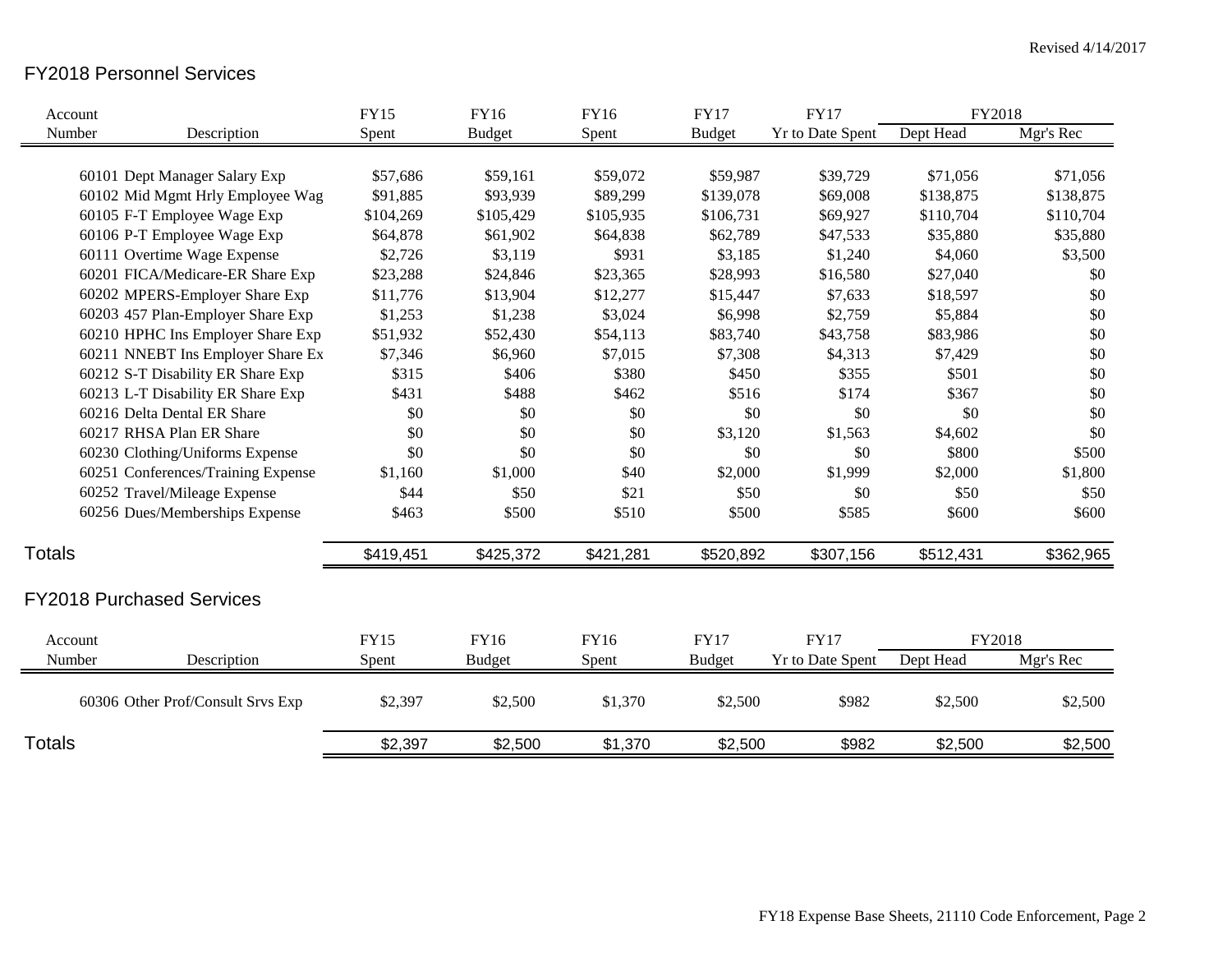## FY2018 Utilities & Fuel

| Account       |                                    | <b>FY15</b> | FY16          | FY16     | <b>FY17</b>   | <b>FY17</b>             | FY2018    |           |
|---------------|------------------------------------|-------------|---------------|----------|---------------|-------------------------|-----------|-----------|
| Number        | Description                        | Spent       | <b>Budget</b> | Spent    | <b>Budget</b> | <b>Yr to Date Spent</b> | Dept Head | Mgr's Rec |
|               |                                    |             |               |          |               |                         |           |           |
|               | 60411 Gasoline Expense             | \$3,149     | \$3,600       | \$2,782  | \$2,172       | \$943                   | \$2,328   | \$2,300   |
| Totals        |                                    | \$3,149     | \$3,600       | \$2,782  | \$2,172       | \$943                   | \$2,328   | \$2,300   |
|               | FY2018 Other Operating Costs       |             |               |          |               |                         |           |           |
| Account       |                                    | <b>FY15</b> | FY16          | FY16     | <b>FY17</b>   | <b>FY17</b>             | FY2018    |           |
| Number        | Description                        | Spent       | <b>Budget</b> | Spent    | <b>Budget</b> | <b>Yr to Date Spent</b> | Dept Head | Mgr's Rec |
|               | 60453 Vehicle Repair/Tires/Oil Exp | \$2,074     | \$3,500       | \$8,947  | \$3,500       | \$2,146                 | \$3,800   | \$3,500   |
|               | 60500 Admin/Office Supp/Eqt Non-Cε | \$1,957     | \$2,000       | \$743    | \$1,900       | \$1,845                 | \$1,900   | \$1,750   |
|               | 60501 Operating Supp/Eqt Non-Cap   | \$1,308     | \$1,200       | \$831    | \$1,200       | \$853                   | \$1,200   | \$1,000   |
|               | 60797 Miscellaneous Expense        | \$723       | \$1,000       | \$833    | \$850         | \$781                   | \$1,000   | \$850     |
| <b>Totals</b> |                                    | \$6,061     | \$7,700       | \$11,353 | \$7,450       | \$5,625                 | \$7,900   | \$7,100   |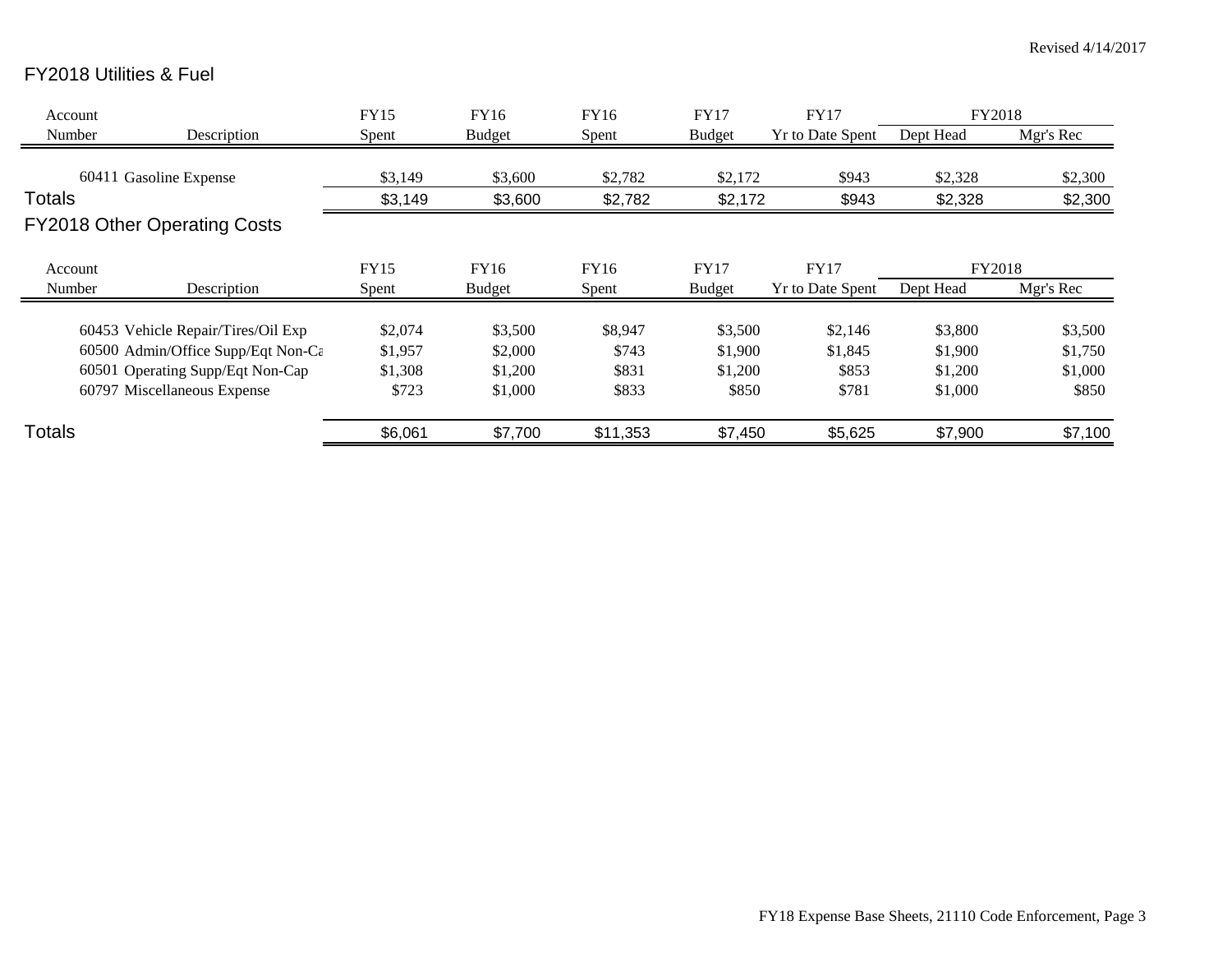#### DEPARTMENT PERSONAL SERVICES BUDGET WORKSHEET Fiscal Year 2018 BUDGET

| DEPARTMENT: | 21110 | Code Enforcement/Inspections |
|-------------|-------|------------------------------|
|             |       |                              |

|                                                               |              |                 | <b>YEAREND</b>    |           |                     |                |                          |
|---------------------------------------------------------------|--------------|-----------------|-------------------|-----------|---------------------|----------------|--------------------------|
|                                                               |              |                 | <b>ANNUALIZED</b> |           | <b>CITY MANAGER</b> | <b>COUNCIL</b> |                          |
| <b>CLASSIFICATION</b>                                         | <b>RANGE</b> | <b>POSITION</b> | <b>TOTAL</b>      | REOUESTED | RECOMMEND.          | APPROP.        | NAME                     |
|                                                               |              |                 |                   |           |                     |                |                          |
| Code Enforcement Officer                                      |              |                 | 70,783.50         | 71,055.75 | 71,055.75           |                | <b>ROBY FECTEAU</b>      |
| Life/Safety Inspector                                         |              |                 | 41,442.78         | 41,602.18 | 41,602.18           |                | <b>GREGORY HIGGINS</b>   |
| <b>Assistant Code Enforcement Officer</b>                     |              |                 | 52,536.29         | 52,738.35 | 52,738.35           |                | <b>BRIAN LAFLAMME</b>    |
| Life/Safety Inspector                                         |              |                 | 44,896.02         | 45,068.69 | 45,068.69           |                | <b>SCOTT WELTON</b>      |
| <b>Administrative Assistant Code</b>                          |              |                 | 44,180.00         | 44,349.92 | 44,349.92           |                | DANIELLE CHARRON         |
| Patrolman/Civil Violations                                    |              |                 | 66,523.68         | 66,779.54 | 66,779.54           |                | <b>GEORGE H MONTEITH</b> |
| Electrical Inspector (annualized based on 2 former employees) |              |                 | 35,880.00         | 35,880.00 | 35,880.00           |                | <b>MICHAEL KELLY</b>     |

TOTAL BUDGETED POSITIONS **7 356,242.27 357,474.43 357,474.43 0.00**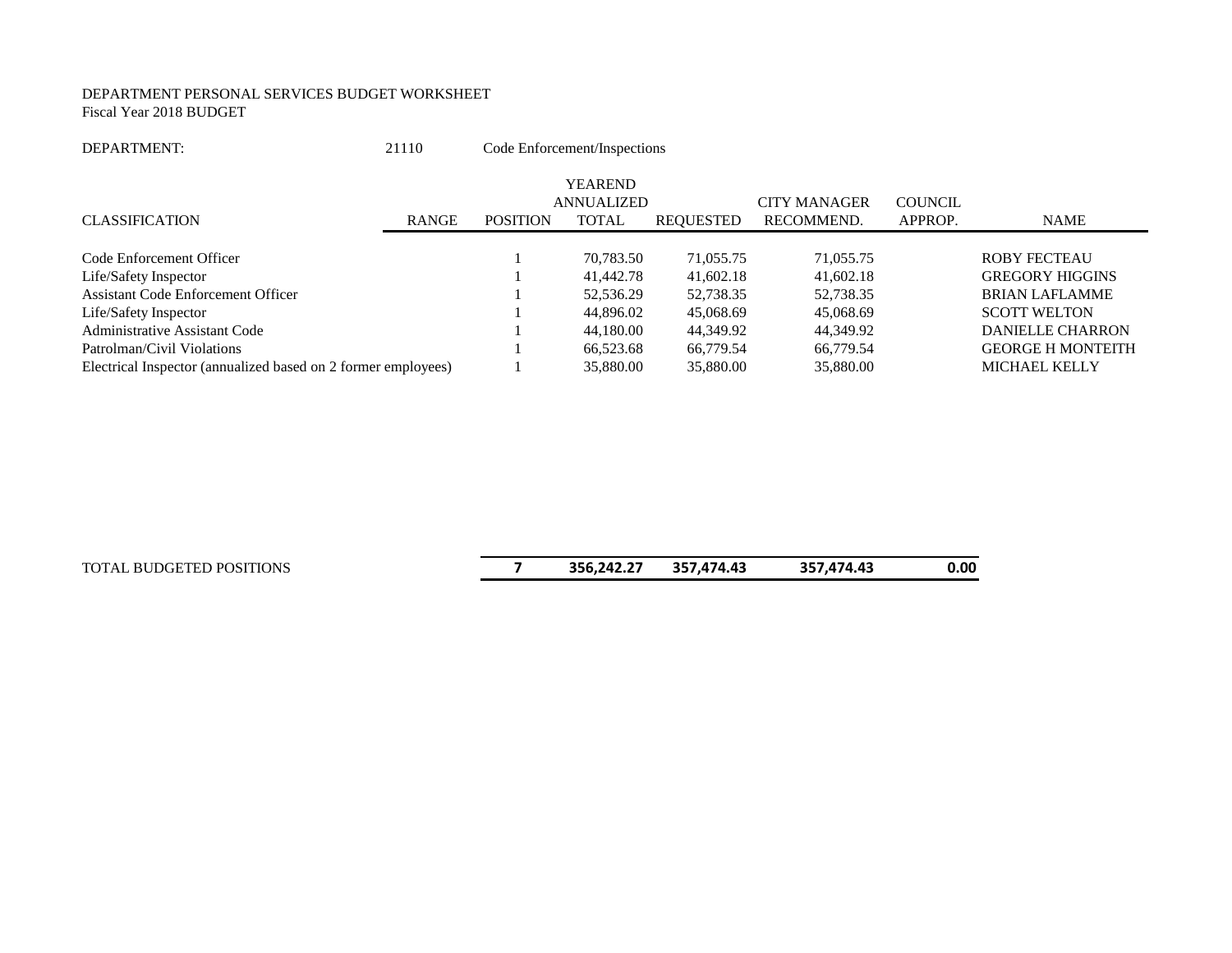

April 14, 2017 **Department:** Code Enforcement/Inspections

Account Title: Dept Manager Salary Exp

Department Number: 21110 21110 Account Number: 60101

| FY2015      | FY 2016       | FY 2016     | FY 2017       | FY 2017       |
|-------------|---------------|-------------|---------------|---------------|
| Actual      | <b>Budget</b> | Actual      | <b>Budget</b> | Est. Expended |
|             |               |             |               |               |
| \$57,685.85 | \$59,161.00   | \$59,072.06 | \$59,987.00   | \$59,987.00   |

| FY-2018       | Department  | City Mgr       | Council | Increase    |
|---------------|-------------|----------------|---------|-------------|
|               | Reguest     | Recommendation | Action  | (Decrease)  |
| <b>Budget</b> | \$71,055.75 | \$71,055.75    |         | \$11,068.75 |

**Support for Budget Request:** Provide justification for the budget request using as much detail as possible to support it. Examples of acceptable support include unit costs, quantity estimates, price quotes, etc. Requests based solely on a percentage increase above the previous budget will not be accepted. Use additional sheets if necessary.

funds salary at 90%; balanced covered in EMA budget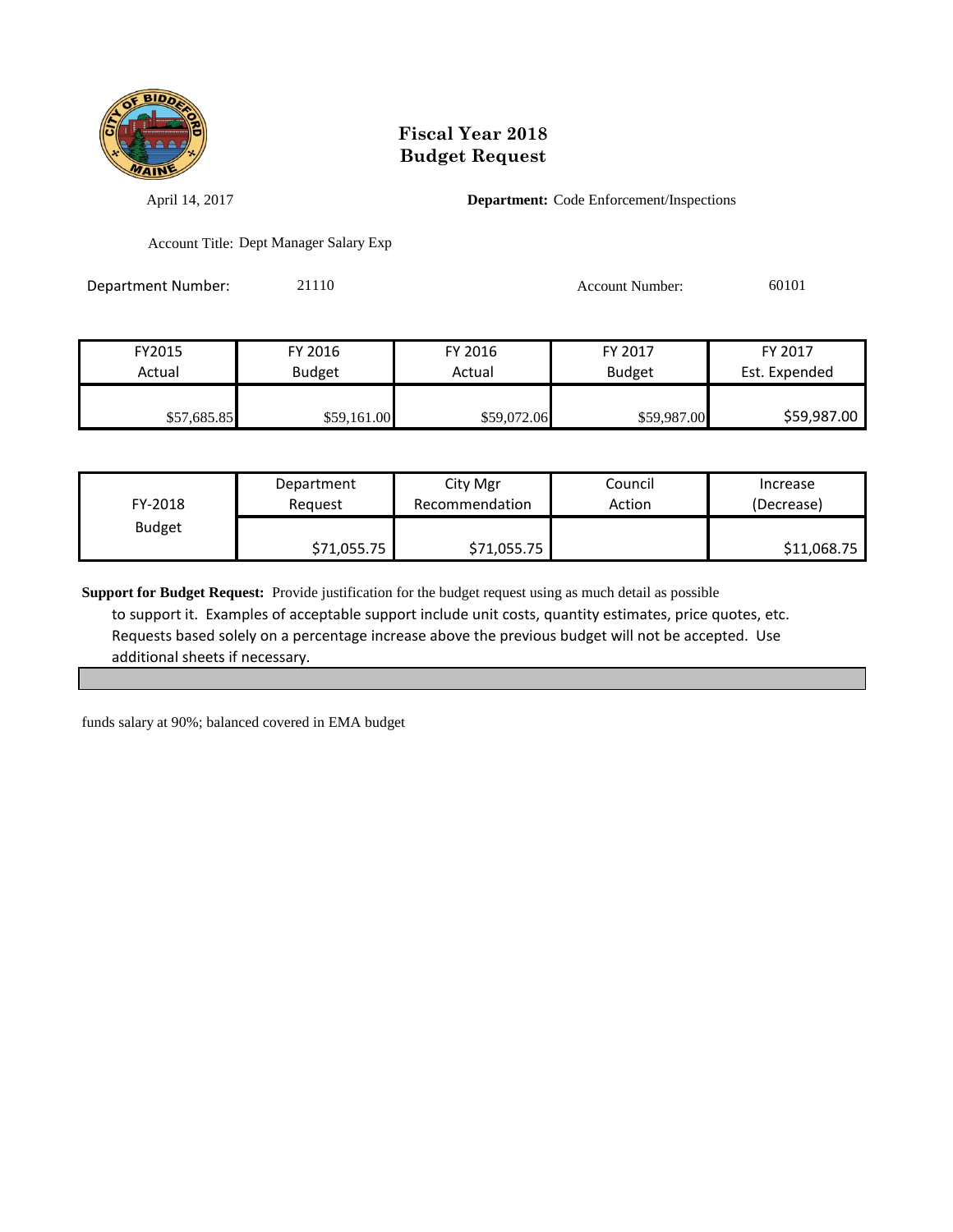

April 14, 2017 **Department:** Code Enforcement/Inspections

Account Title: Mid Mgmt Hrly Employee Wage Ex

Department Number: 21110 21110 Account Number: 60102

| FY2015      | FY 2016       | FY 2016     | FY 2017       | FY 2017       |
|-------------|---------------|-------------|---------------|---------------|
| Actual      | <b>Budget</b> | Actual      | <b>Budget</b> | Est. Expended |
|             |               |             |               |               |
| \$91,885.29 | \$93,939.00   | \$89,299.12 | \$139,078.00  | \$135,000.00  |

| FY-2018       | Department   | City Mgr       | Council | Increase   |
|---------------|--------------|----------------|---------|------------|
|               | Reauest      | Recommendation | Action  | (Decrease) |
| <b>Budget</b> | \$138,875.09 | \$138,875.09   |         | (\$202.91) |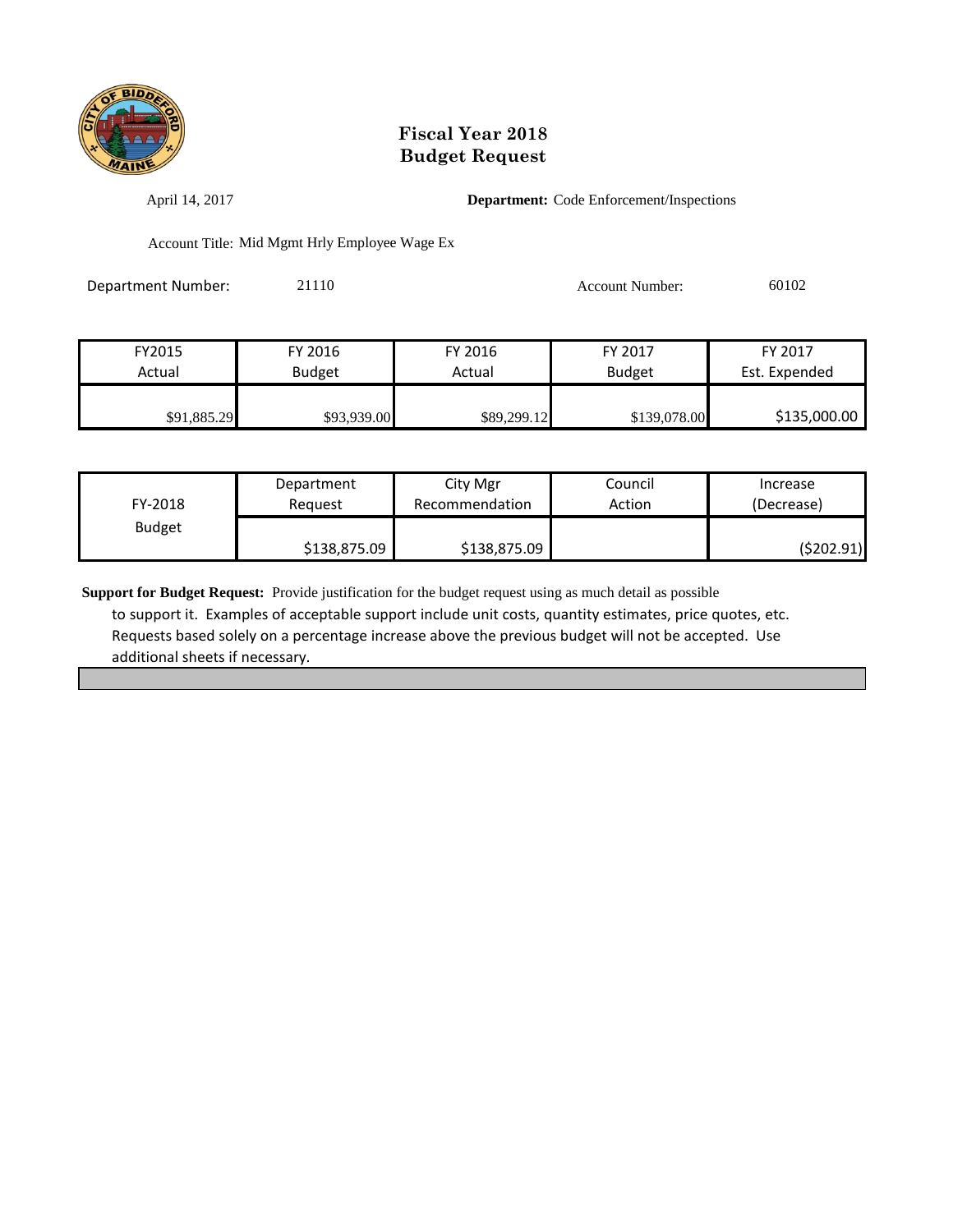

April 14, 2017 **Department:** Code Enforcement/Inspections

Account Title: F-T Employee Wage Exp

Department Number: 21110 21110 Account Number: 60105

| FY2015       | FY 2016       | FY 2016      | FY 2017      | FY 2017       |
|--------------|---------------|--------------|--------------|---------------|
| Actual       | <b>Budget</b> | Actual       | Budget       | Est. Expended |
|              |               |              |              |               |
| \$104,269.37 | \$105,429.00  | \$105,934.88 | \$106,731.00 | \$106,000.00  |

| FY-2018       | Department   | City Mgr       | Council | Increase   |
|---------------|--------------|----------------|---------|------------|
|               | Reauest      | Recommendation | Action  | (Decrease) |
| <b>Budget</b> | \$110,703.68 | \$110,703.68   |         | \$3,972.68 |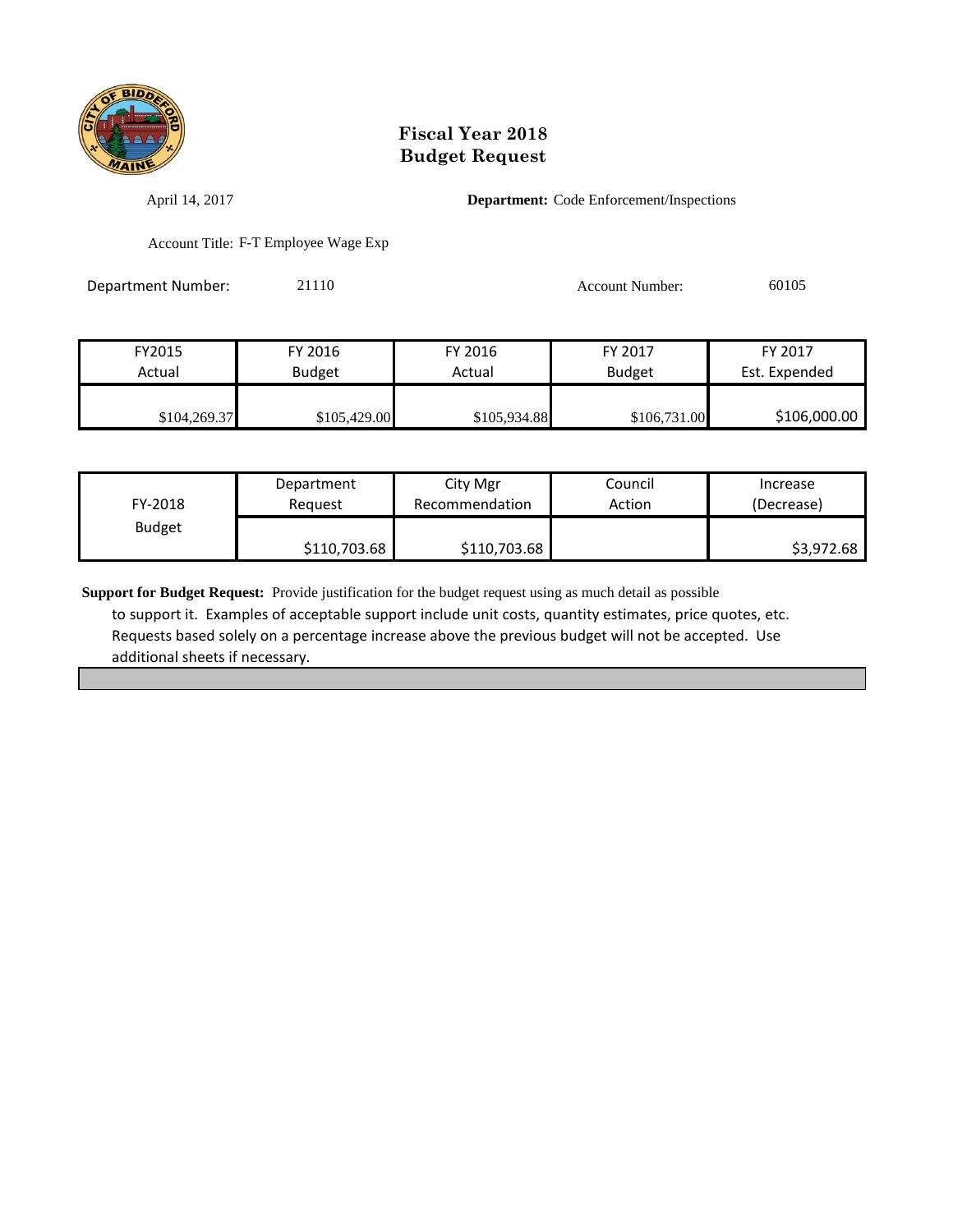

April 14, 2017 **Department:** Code Enforcement/Inspections

Account Title: P-T Employee Wage Exp

Department Number: 21110 21110 Account Number: 60106

| FY2015      | FY 2016       | FY 2016     | FY 2017       | FY 2017       |
|-------------|---------------|-------------|---------------|---------------|
| Actual      | <b>Budget</b> | Actual      | <b>Budget</b> | Est. Expended |
|             |               |             |               |               |
| \$64,878.49 | \$61,902.00   | \$64,838.34 | \$62,789.00   | \$62,789.00   |

| FY-2018       | Department  | City Mgr       | Council | Increase      |
|---------------|-------------|----------------|---------|---------------|
|               | Reauest     | Recommendation | Action  | (Decrease)    |
| <b>Budget</b> | \$35,880.00 | \$35,880.00    |         | (\$26,909.00) |

**Support for Budget Request:** Provide justification for the budget request using as much detail as possible to support it. Examples of acceptable support include unit costs, quantity estimates, price quotes, etc. Requests based solely on a percentage increase above the previous budget will not be accepted. Use additional sheets if necessary.

We had two retirements this year. The two part-time positions will be elimanated and create one FTE. Salary not to exceed what was budgeted for 2 PT posistions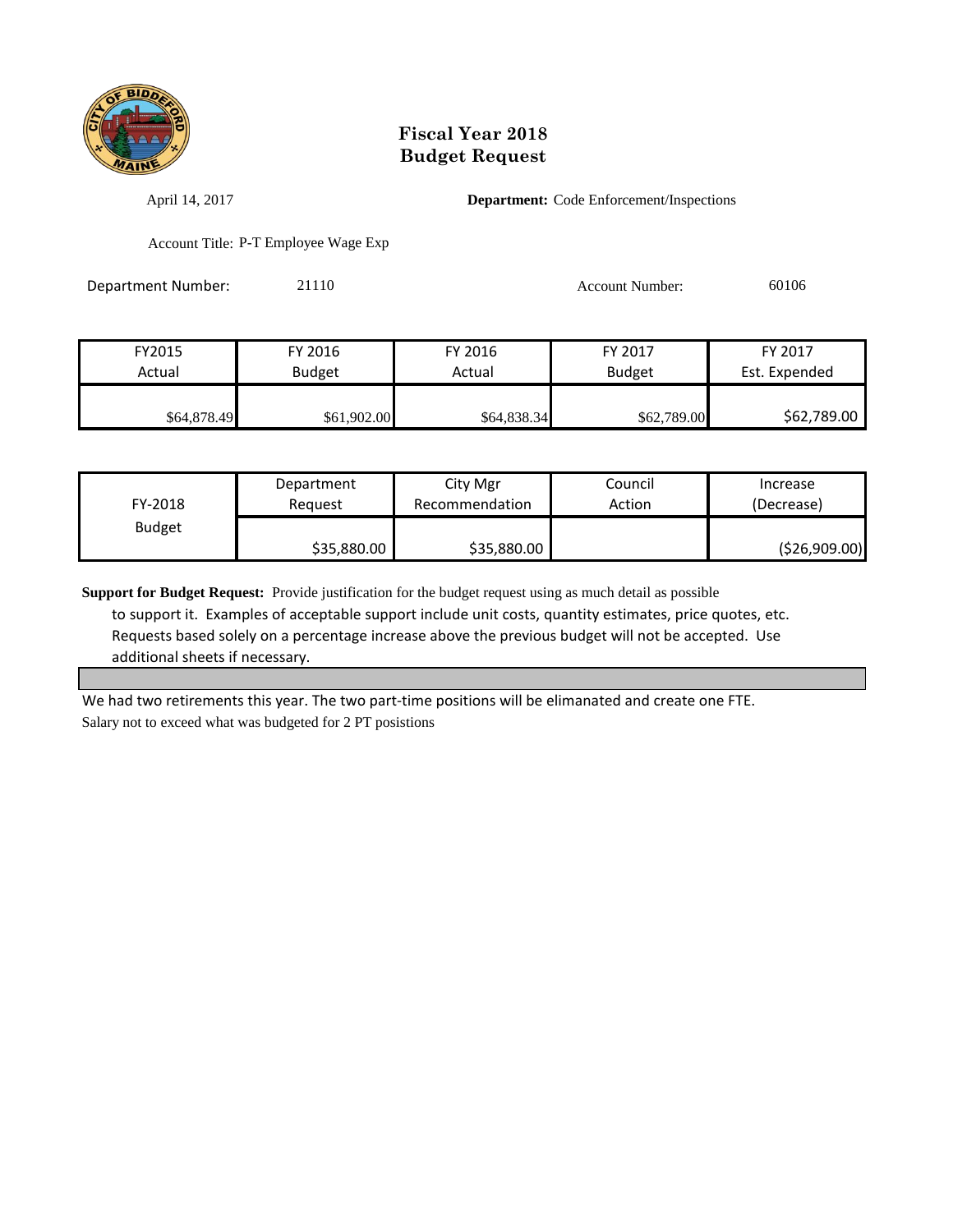

April 14, 2017 **Department:** Code Enforcement/Inspections

Account Title: Overtime Wage Expense

Department Number: 21110 21110 Account Number: 60111

| FY2015     | FY 2016    | FY 2016           | FY 2017       | FY 2017       |
|------------|------------|-------------------|---------------|---------------|
| Actual     | Budget     | Actual            | <b>Budget</b> | Est. Expended |
|            |            |                   |               |               |
| \$2,725.72 | \$3,119.00 | \$931.33 <b>1</b> | \$3,185.00    | \$3,000.00    |

| FY-2018       | Department | City Mgr       | Council | Increase   |
|---------------|------------|----------------|---------|------------|
|               | Reauest    | Recommendation | Action  | (Decrease) |
| <b>Budget</b> | \$4,060.11 | \$3,500.00     |         | \$315.00   |

**Support for Budget Request:** Provide justification for the budget request using as much detail as possible to support it. Examples of acceptable support include unit costs, quantity estimates, price quotes, etc. Requests based solely on a percentage increase above the previous budget will not be accepted. Use additional sheets if necessary.

used for call outs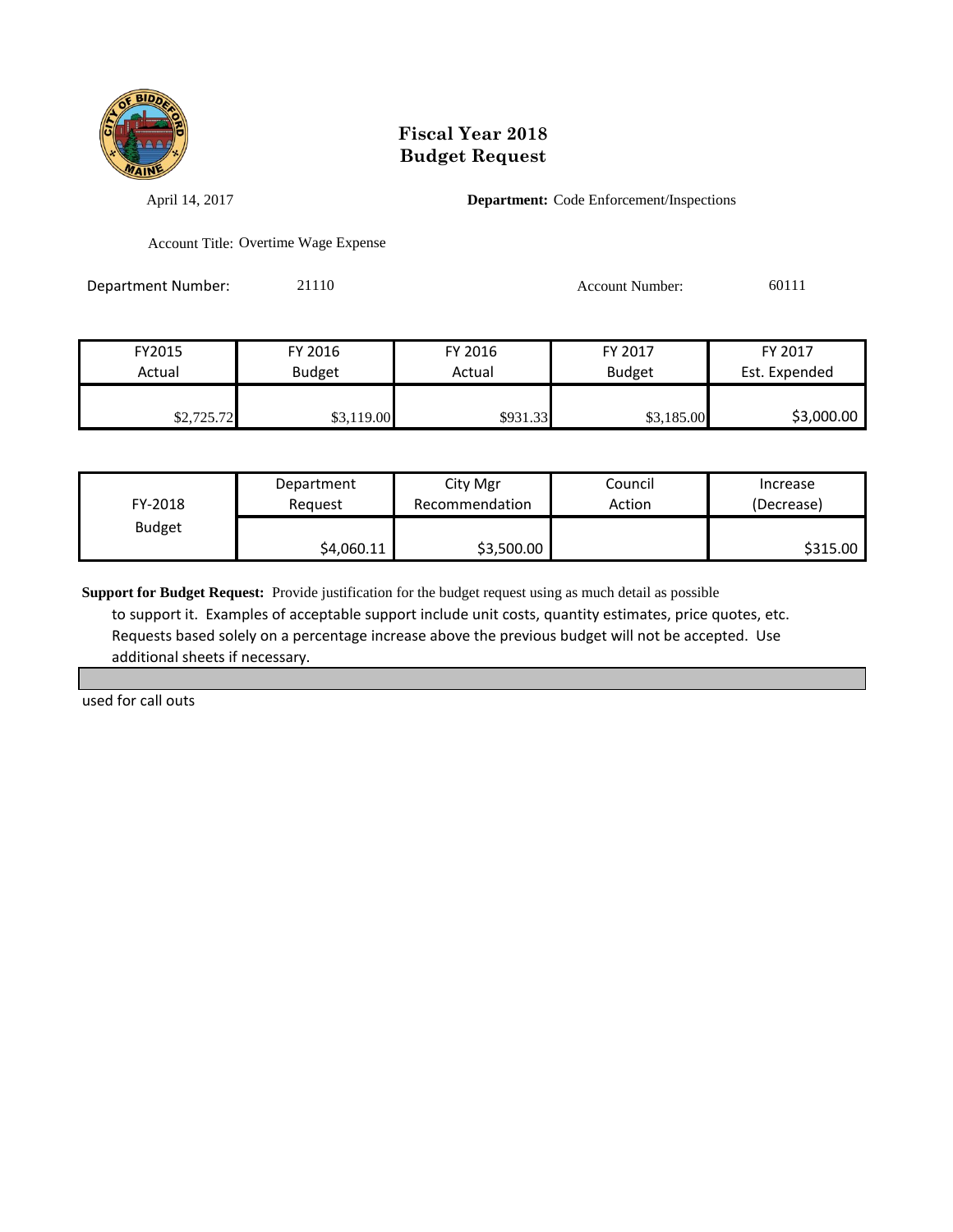

April 14, 2017 **Department:** Code Enforcement/Inspections

Account Title: FICA/Medicare-ER Share Exp

Department Number: 21110 21110 Account Number: 60201

| FY 2017       | FY 2017       | FY 2016     | FY 2016     | FY2015      |
|---------------|---------------|-------------|-------------|-------------|
| Est. Expended | <b>Budget</b> | Actual      | Budget      | Actual      |
|               |               |             |             |             |
| \$28,900.00   | \$28,993.00   | \$23,365.36 | \$24,846.00 | \$23,287.70 |

| FY-2018       | Department  | City Mgr       | Council | Increase   |
|---------------|-------------|----------------|---------|------------|
|               | Reauest     | Recommendation | Action  | (Decrease) |
| <b>Budget</b> | \$27,040.47 | \$28,232.16    |         | (\$760.84) |

**Support for Budget Request:** Provide justification for the budget request using as much detail as possible to support it. Examples of acceptable support include unit costs, quantity estimates, price quotes, etc. Requests based solely on a percentage increase above the previous budget will not be accepted. Use additional sheets if necessary.

One less employee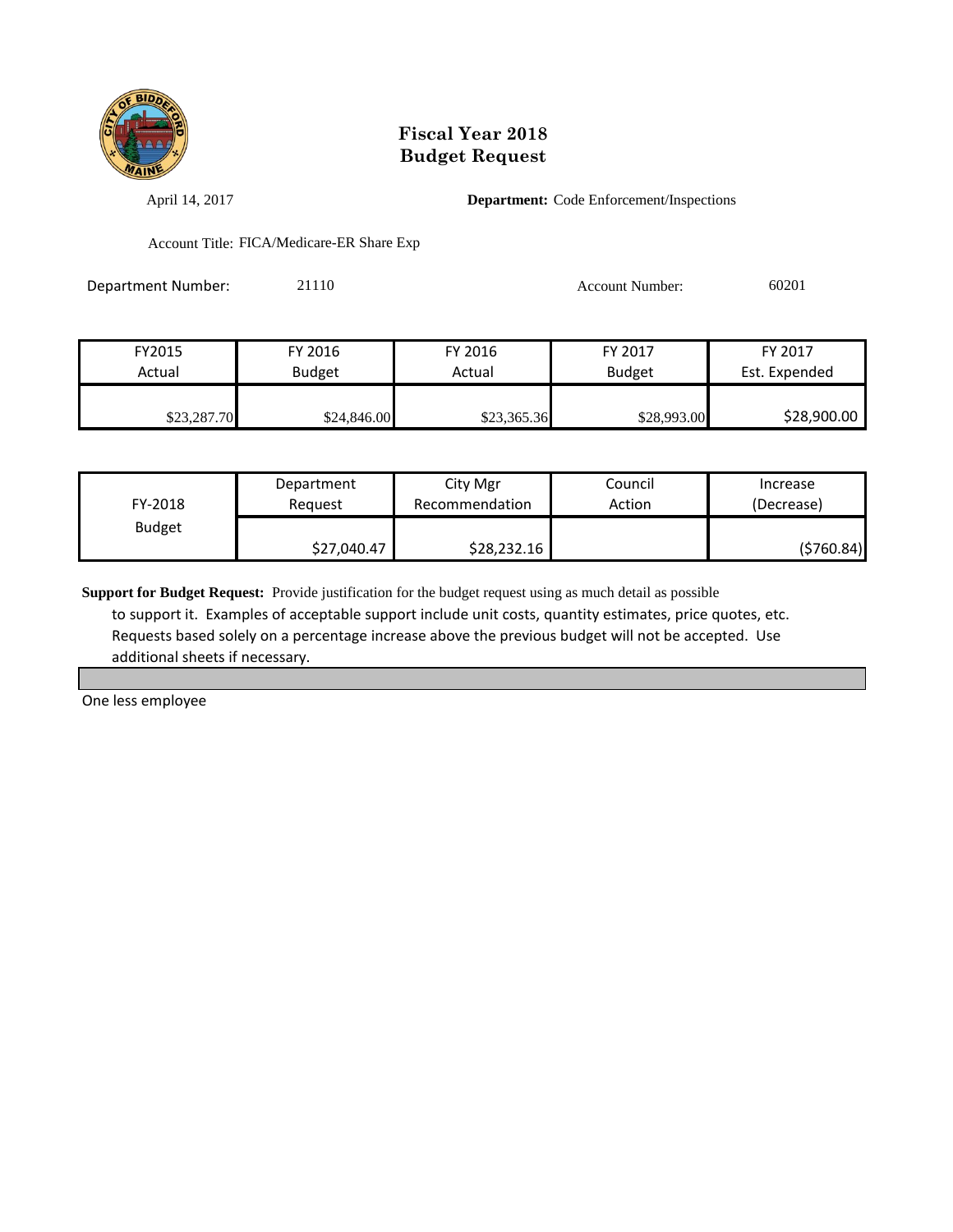

April 14, 2017 **Department:** Code Enforcement/Inspections

Account Title: MPERS-Employer Share Exp

Department Number: 21110 21110 Account Number: 60202

| FY2015      | FY 2016     | FY 2016     | FY 2017       | FY 2017       |
|-------------|-------------|-------------|---------------|---------------|
| Actual      | Budget      | Actual      | <b>Budget</b> | Est. Expended |
|             |             |             |               |               |
| \$11,775.70 | \$13,904.00 | \$12,276.95 | \$15,447.00   | \$15,000.00   |

| FY-2018       | Department  | City Mgr       | Council | Increase   |
|---------------|-------------|----------------|---------|------------|
|               | Reauest     | Recommendation | Action  | (Decrease) |
| <b>Budget</b> | \$18,596.74 | \$19,507.44    |         | \$4,060.44 |

**Support for Budget Request:** Provide justification for the budget request using as much detail as possible to support it. Examples of acceptable support include unit costs, quantity estimates, price quotes, etc. Requests based solely on a percentage increase above the previous budget will not be accepted. Use additional sheets if necessary.

New employee took MPERS and the Electrical Inspection is Budgeted at MPERS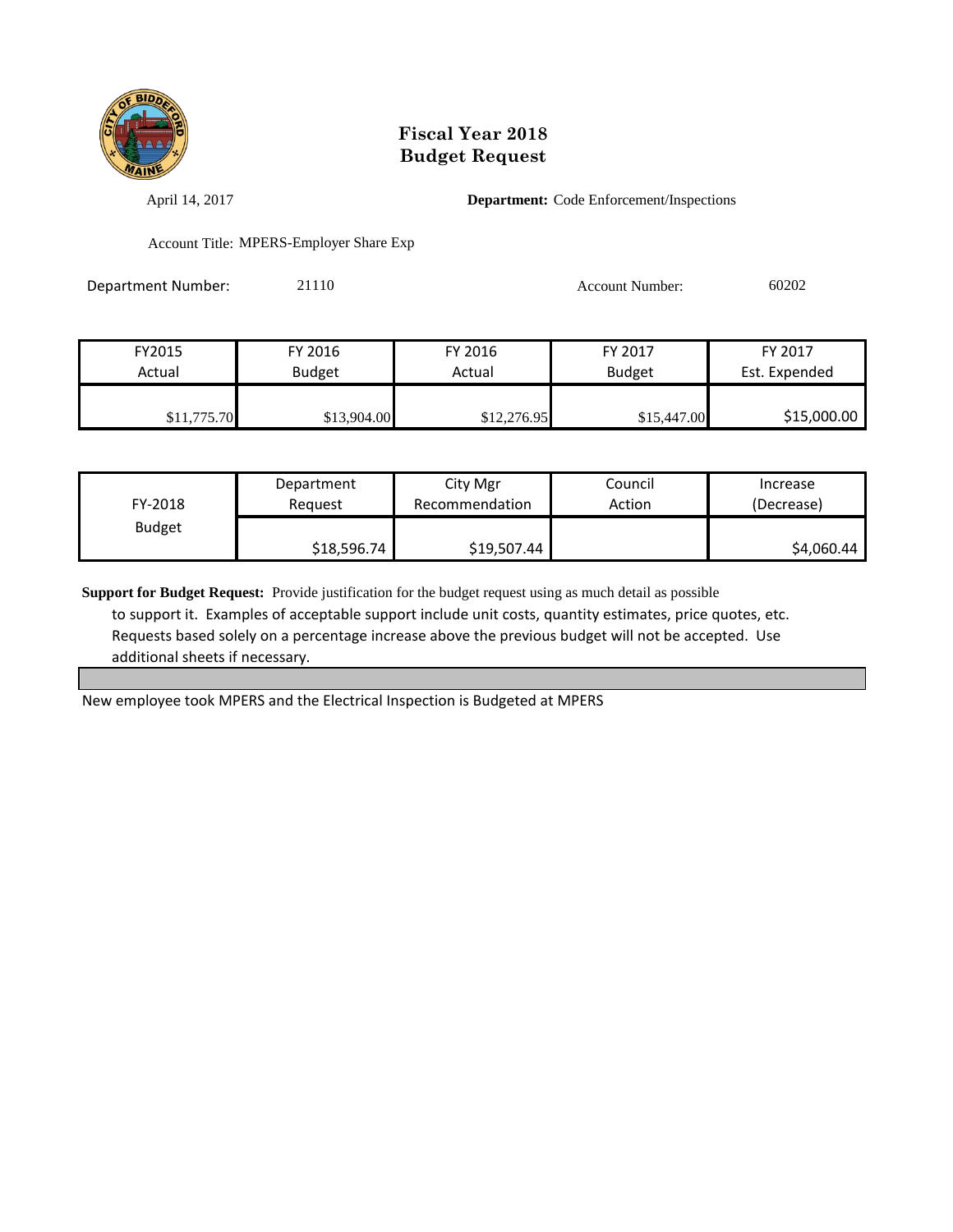

April 14, 2017 **Department:** Code Enforcement/Inspections

Account Title: 457 Plan-Employer Share Exp

| Department Number: | 21110 | Account Number: | 60203 |
|--------------------|-------|-----------------|-------|
|                    |       |                 |       |

| FY2015     | FY 2016       | FY 2016    | FY 2017       | FY 2017       |
|------------|---------------|------------|---------------|---------------|
| Actual     | <b>Budget</b> | Actual     | <b>Budget</b> | Est. Expended |
|            |               |            |               |               |
| \$1,252.68 | \$1,238.00    | \$3,024.01 | \$6,998.00    | \$6,000.00    |

| FY-2018       | Department | City Mgr       | Council | Increase   |
|---------------|------------|----------------|---------|------------|
|               | Reauest    | Recommendation | Action  | (Decrease) |
| <b>Budget</b> | \$5,883.86 | \$8,755.10     |         | \$1,757.10 |

**Support for Budget Request:** Provide justification for the budget request using as much detail as possible to support it. Examples of acceptable support include unit costs, quantity estimates, price quotes, etc. Requests based solely on a percentage increase above the previous budget will not be accepted. Use additional sheets if necessary.

Ex Employee had a 457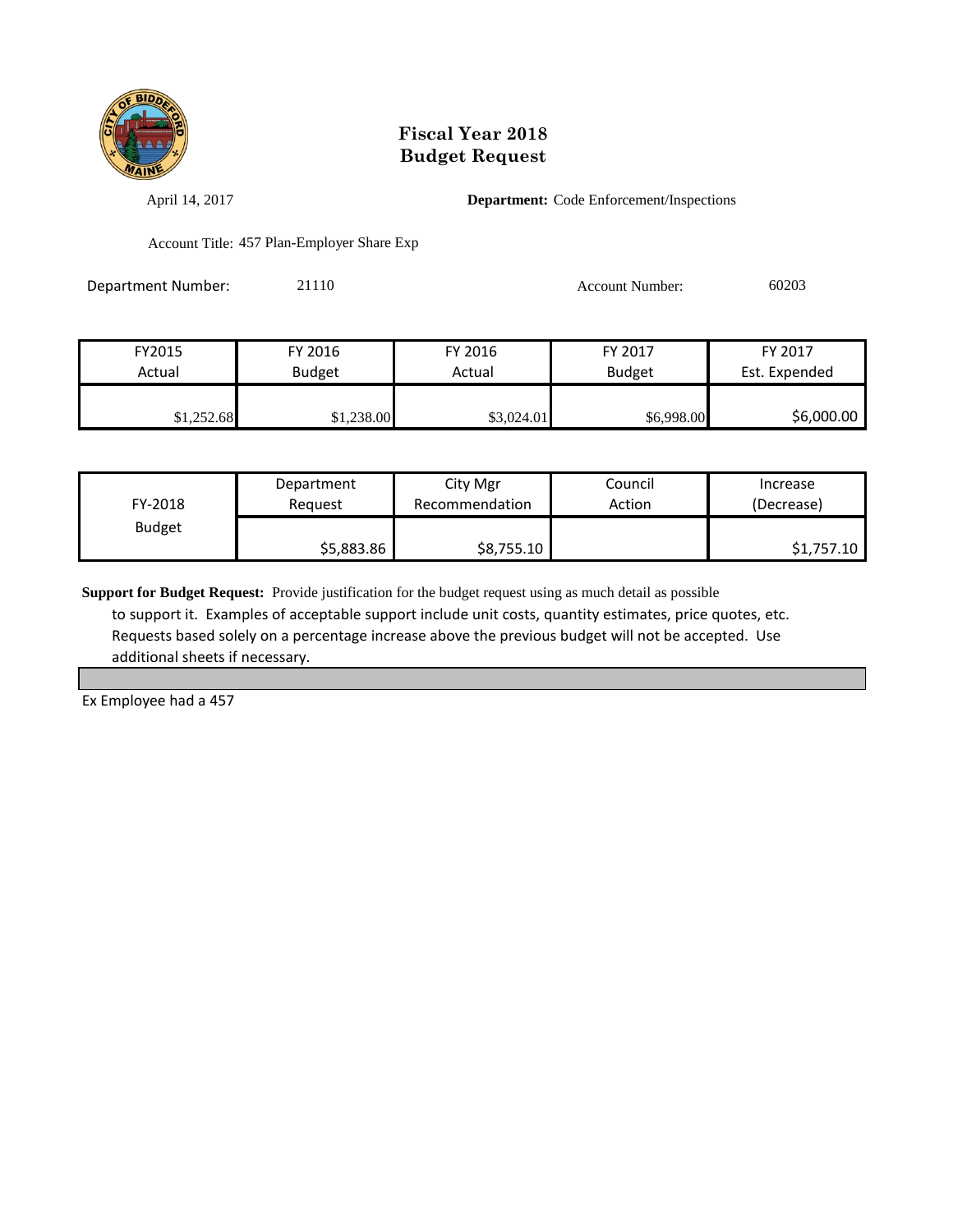

April 14, 2017 **Department:** Code Enforcement/Inspections

Account Title: HPHC Ins Employer Share Exp

| Department Number: | 21110 | Account Number: | 60210 |
|--------------------|-------|-----------------|-------|
|                    |       |                 |       |

| FY2015      | FY 2016       | FY 2016     | FY 2017       | FY 2017       |
|-------------|---------------|-------------|---------------|---------------|
| Actual      | <b>Budget</b> | Actual      | <b>Budget</b> | Est. Expended |
|             |               |             |               |               |
| \$51,932.41 | \$52,430.00   | \$54,112.90 | \$83,740.00   | \$83,740.00   |

| FY-2018       | Department  | City Mgr       | Council | Increase    |
|---------------|-------------|----------------|---------|-------------|
|               | Reauest     | Recommendation | Action  | (Decrease)  |
| <b>Budget</b> | \$83,986.40 | \$83,213.60    |         | ( \$526.40] |

**Support for Budget Request:** Provide justification for the budget request using as much detail as possible to support it. Examples of acceptable support include unit costs, quantity estimates, price quotes, etc. Requests based solely on a percentage increase above the previous budget will not be accepted. Use additional sheets if necessary.

Reductions of 2 PT posistion turned into 1 with Health care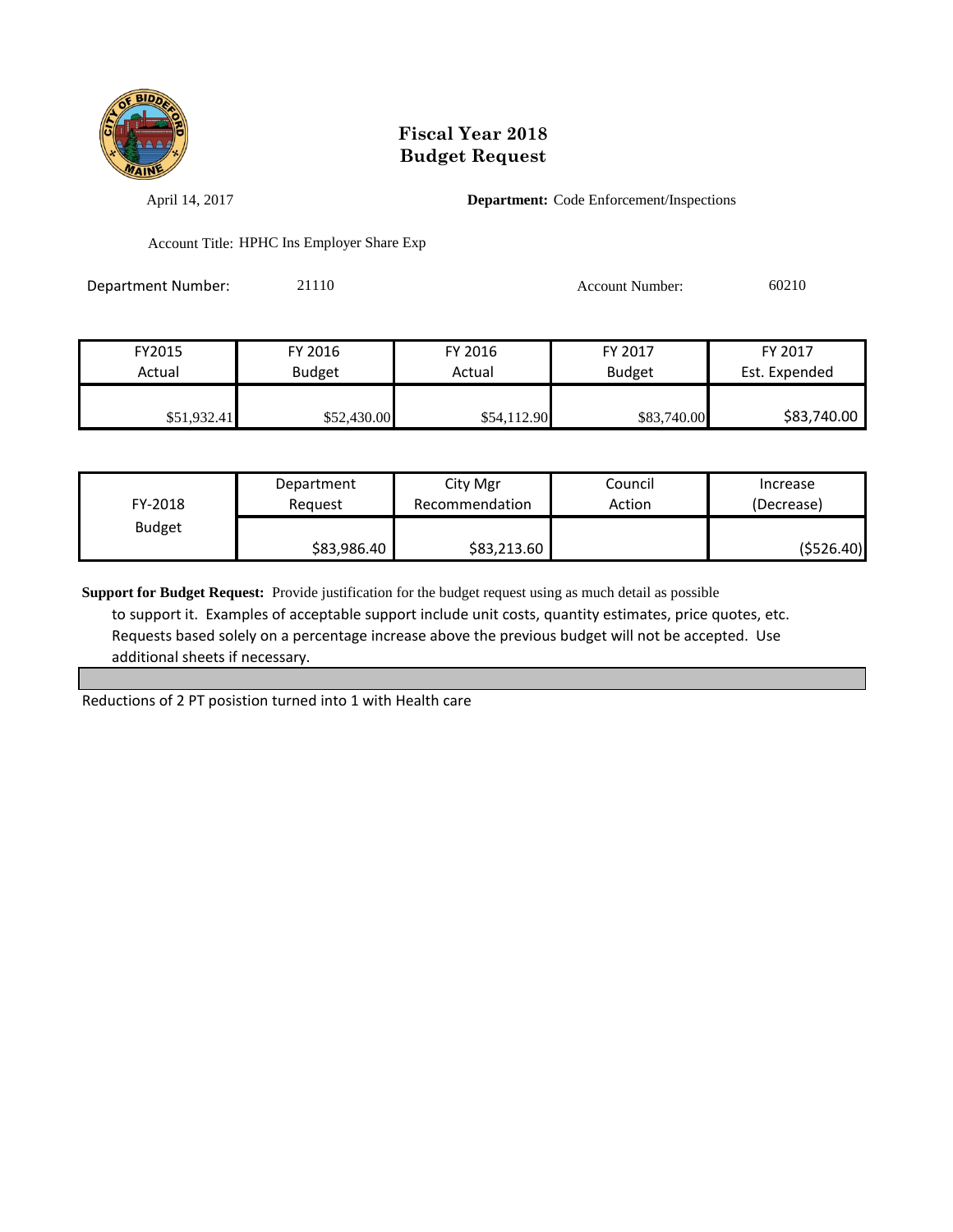

April 14, 2017 **Department:** Code Enforcement/Inspections

Account Title: NNEBT Ins Employer Share Exp

| Department Number: | 21110 | Account Number: | 60211 |
|--------------------|-------|-----------------|-------|
|                    |       |                 |       |

| FY2015     | FY 2016       | FY 2016    | FY 2017       | FY 2017       |
|------------|---------------|------------|---------------|---------------|
| Actual     | <b>Budget</b> | Actual     | <b>Budget</b> | Est. Expended |
|            |               |            |               |               |
| \$7,345.66 | \$6,960.00    | \$7,014.66 | \$7,308.00    | \$7,308.00    |

| FY-2018       | Department | City Mgr       | Council | Increase   |
|---------------|------------|----------------|---------|------------|
|               | Reauest    | Recommendation | Action  | (Decrease) |
| <b>Budget</b> | \$7,429.00 | \$7,429.00     |         | \$121.00   |

**Support for Budget Request:** Provide justification for the budget request using as much detail as possible to support it. Examples of acceptable support include unit costs, quantity estimates, price quotes, etc. Requests based solely on a percentage increase above the previous budget will not be accepted. Use additional sheets if necessary.

PD UNIT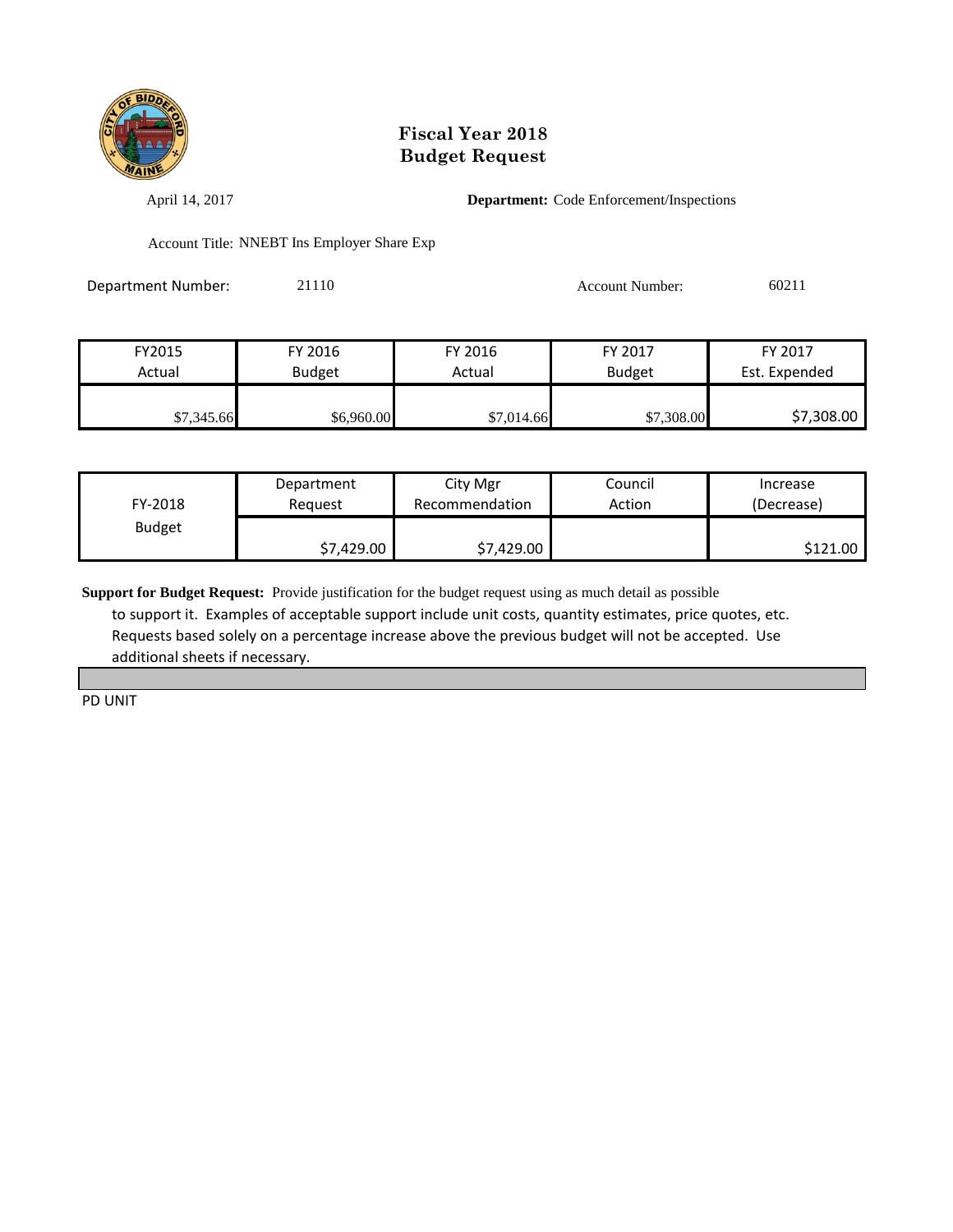

April 14, 2017 **Department:** Code Enforcement/Inspections

Account Title: S-T Disability ER Share Exp

Department Number: 21110 Account Number: 60212

| FY2015   | FY 2016       | FY 2016  | FY 2017       | FY 2017       |
|----------|---------------|----------|---------------|---------------|
| Actual   | <b>Budget</b> | Actual   | <b>Budget</b> | Est. Expended |
|          |               |          |               |               |
| \$314.72 | \$406.00      | \$379.65 | \$450.00      | \$450.00      |

| FY-2018       | Department | City Mgr       | Council | Increase   |
|---------------|------------|----------------|---------|------------|
|               | Reguest    | Recommendation | Action  | (Decrease) |
| <b>Budget</b> | \$501.00   | \$501.00       |         | \$51.00    |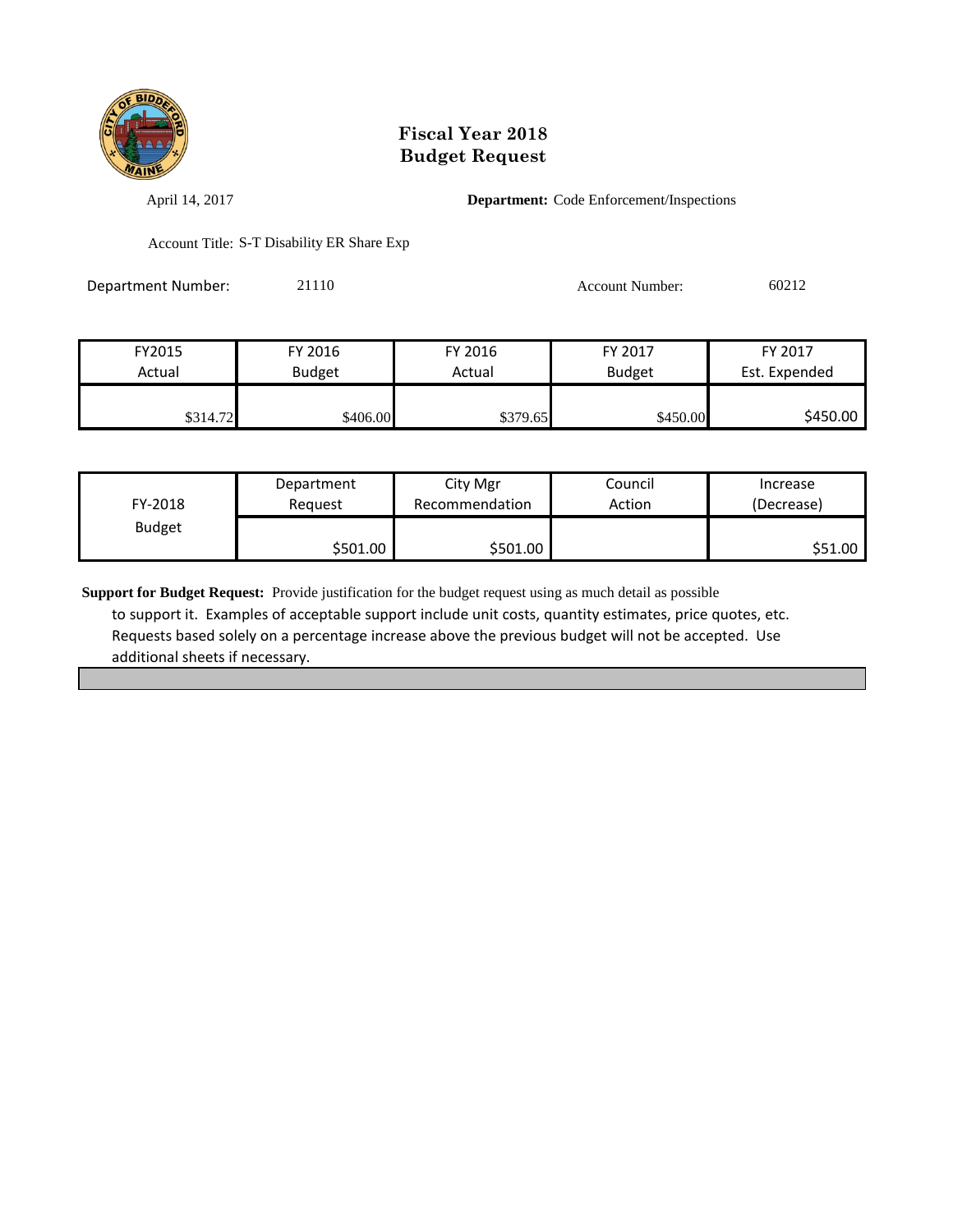

April 14, 2017 **Department:** Code Enforcement/Inspections

Account Title: L-T Disability ER Share Exp

Department Number: 21110 Account Number: 60213

| FY2015   | FY 2016       | FY 2016  | FY 2017       | FY 2017       |
|----------|---------------|----------|---------------|---------------|
| Actual   | <b>Budget</b> | Actual   | <b>Budget</b> | Est. Expended |
|          |               |          |               |               |
| \$431.11 | \$488.00      | \$461.54 | \$516.00      | \$516.00      |

| FY-2018       | Department | City Mgr       | Council | Increase   |
|---------------|------------|----------------|---------|------------|
|               | Reguest    | Recommendation | Action  | (Decrease) |
| <b>Budget</b> | \$367.11   | \$404.05       |         | (\$111.95) |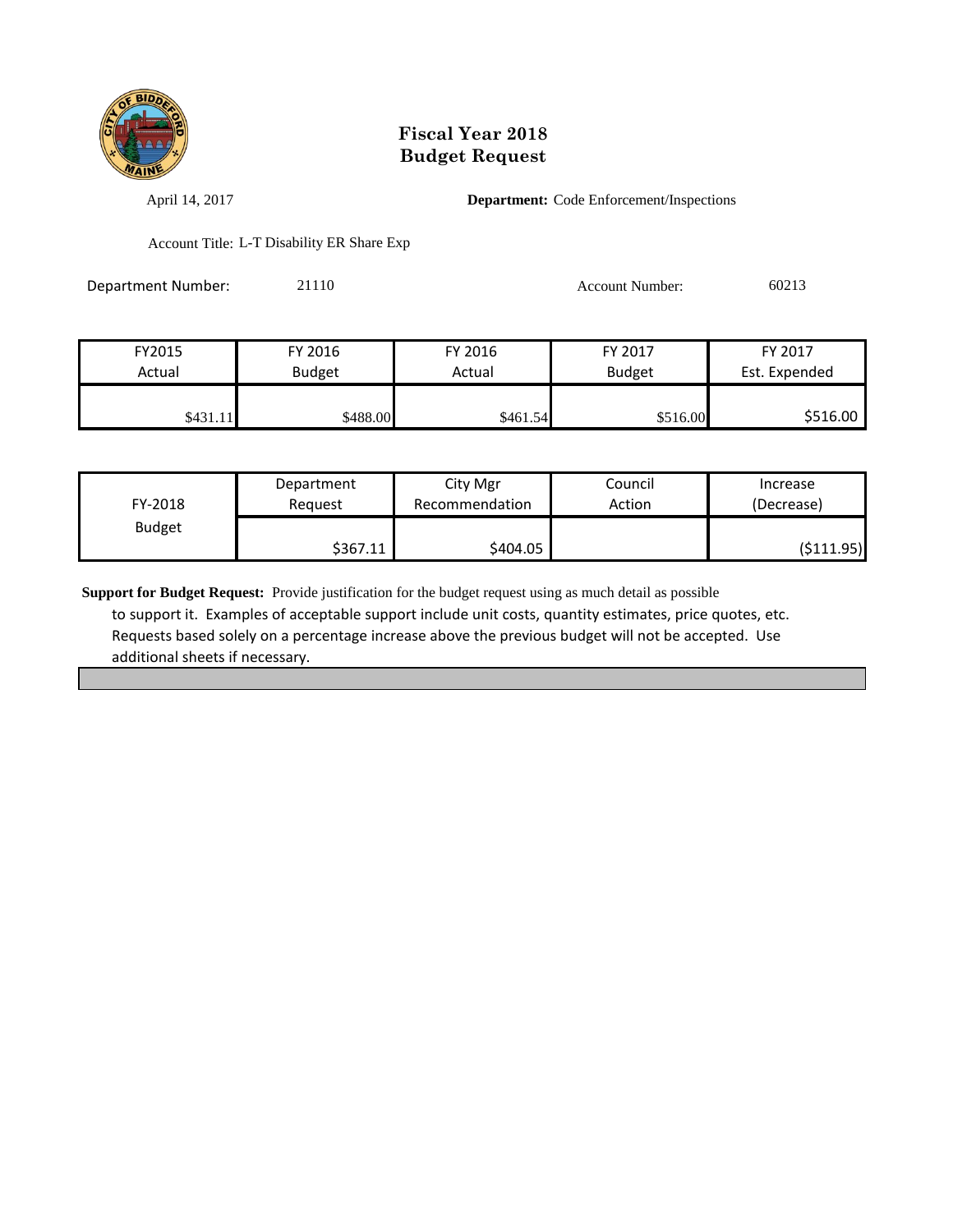

April 14, 2017 **Department:** Code Enforcement/Inspections

Account Title: Delta Dental ER Share

Department Number: 21110 Account Number: 60216

| FY2015 | FY 2016       | FY 2016 | FY 2017       | FY 2017       |
|--------|---------------|---------|---------------|---------------|
| Actual | <b>Budget</b> | Actual  | <b>Budget</b> | Est. Expended |
|        |               |         |               |               |
| \$0.00 | \$0.00        | \$0.00  | \$0.00        |               |

| FY-2018       | Department | City Mgr       | Council | Increase   |
|---------------|------------|----------------|---------|------------|
|               | Reguest    | Recommendation | Action  | (Decrease) |
| <b>Budget</b> |            |                |         | \$0.00     |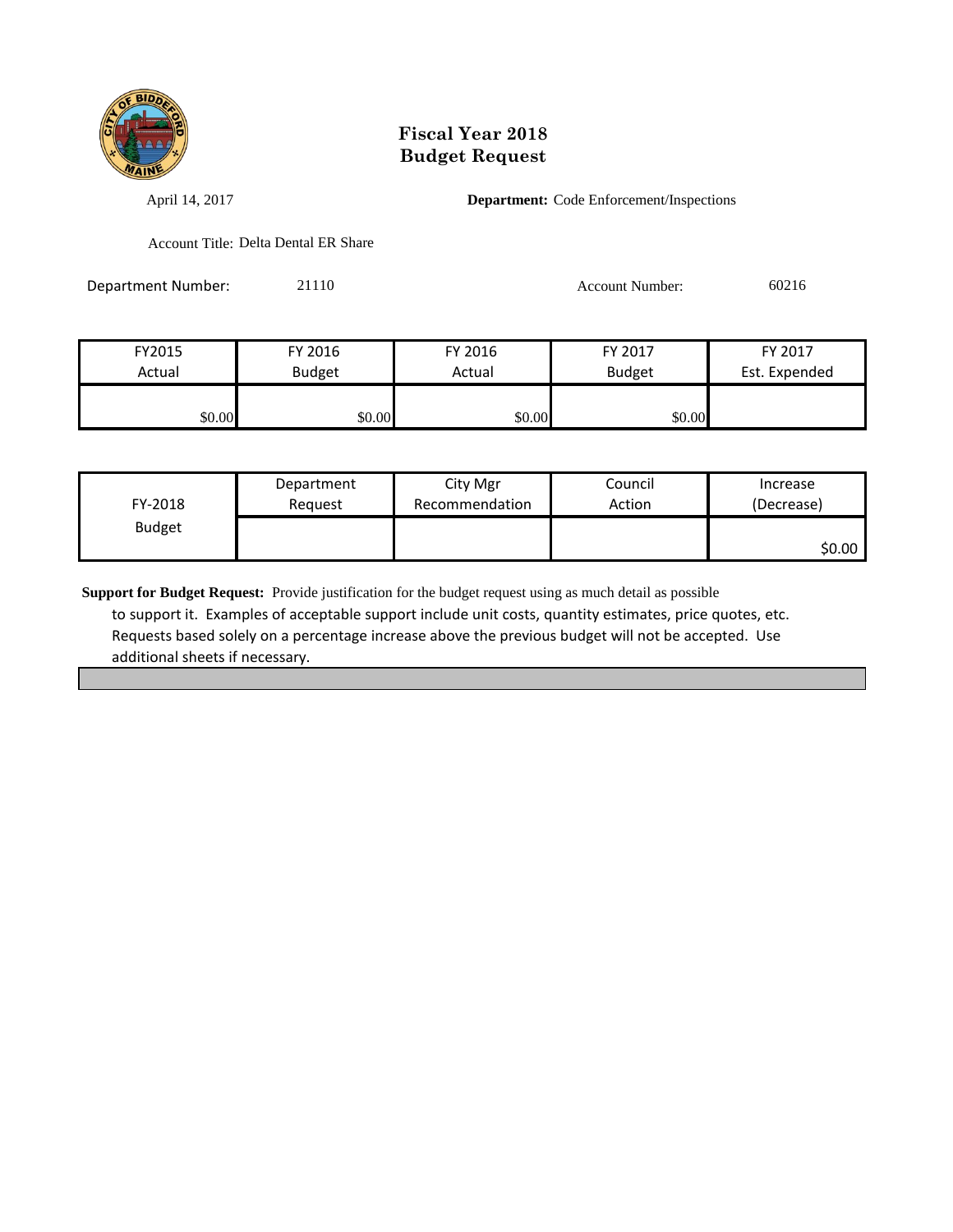

April 14, 2017 **Department:** Code Enforcement/Inspections

Account Title: RHSA Plan ER Share

Department Number: 21110 Account Number: 60217

| FY2015 | FY 2016       | FY 2016 | FY 2017       | FY 2017       |
|--------|---------------|---------|---------------|---------------|
| Actual | <b>Budget</b> | Actual  | <b>Budget</b> | Est. Expended |
| \$0.00 | \$0.00        | \$0.00  | \$3,120.00    | \$3,120.00    |

| FY-2018       | Department | City Mgr       | Council | Increase   |
|---------------|------------|----------------|---------|------------|
|               | Reauest    | Recommendation | Action  | (Decrease) |
| <b>Budget</b> | \$4,602.00 | \$4,602.00     |         | \$1,482.00 |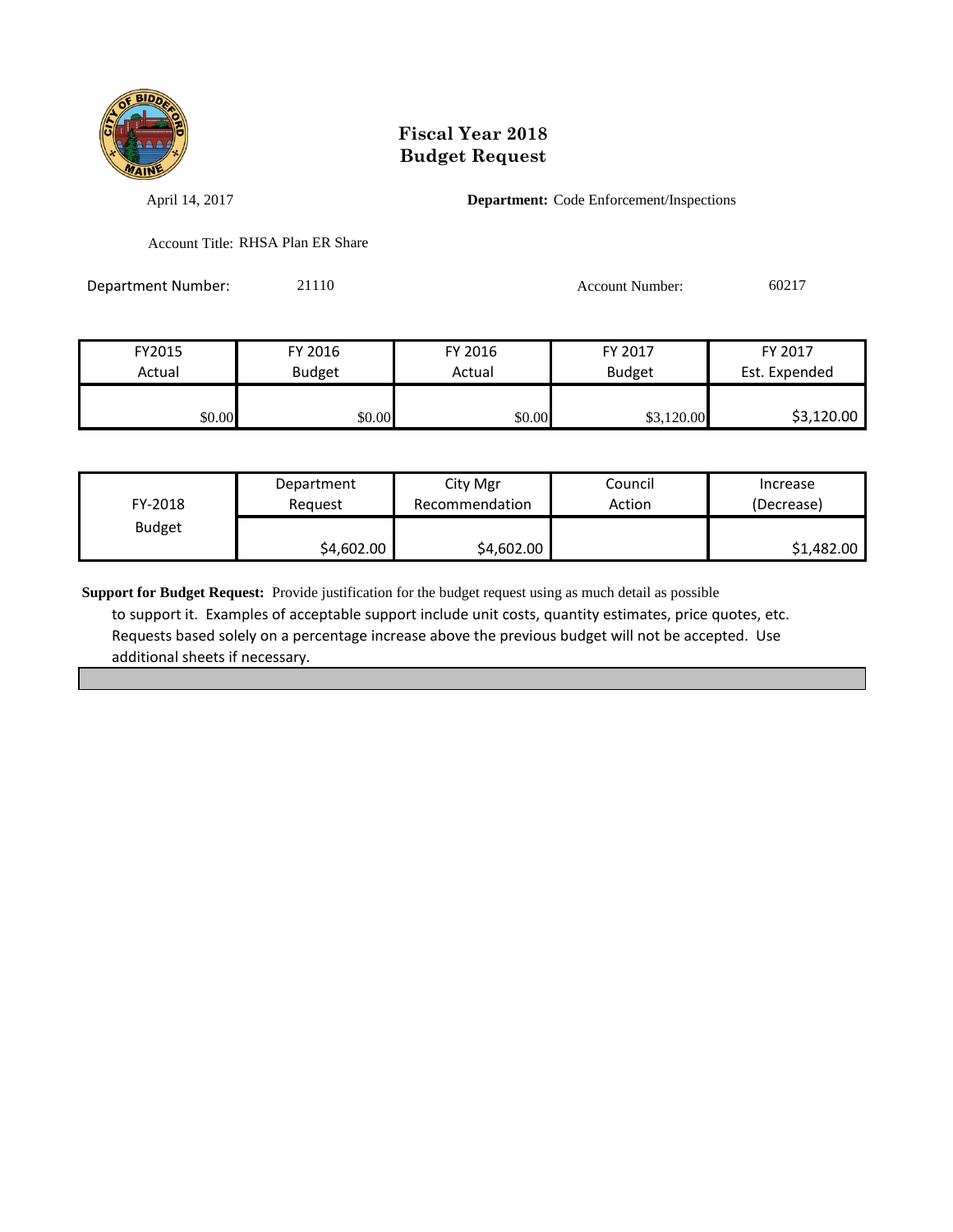

April 14, 2017 **Department:** Code Enforcement/Inspections

Account Title: Clothing/Uniforms Expense

| <b>Department Number:</b> | 21110 | Account Number: | 60230 |
|---------------------------|-------|-----------------|-------|
|                           |       |                 |       |

| FY2015 | FY 2016       | FY 2016 | FY 2017       | FY 2017       |
|--------|---------------|---------|---------------|---------------|
| Actual | <b>Budget</b> | Actual  | <b>Budget</b> | Est. Expended |
|        |               |         |               |               |
| \$0.00 | \$0.00        | \$0.00  | \$0.00        | \$0.00        |

| FY-2018       | Department | City Mgr       | Council | Increase   |
|---------------|------------|----------------|---------|------------|
|               | Reauest    | Recommendation | Action  | (Decrease) |
| <b>Budget</b> | \$800.00   | \$500.00       |         | \$500.00   |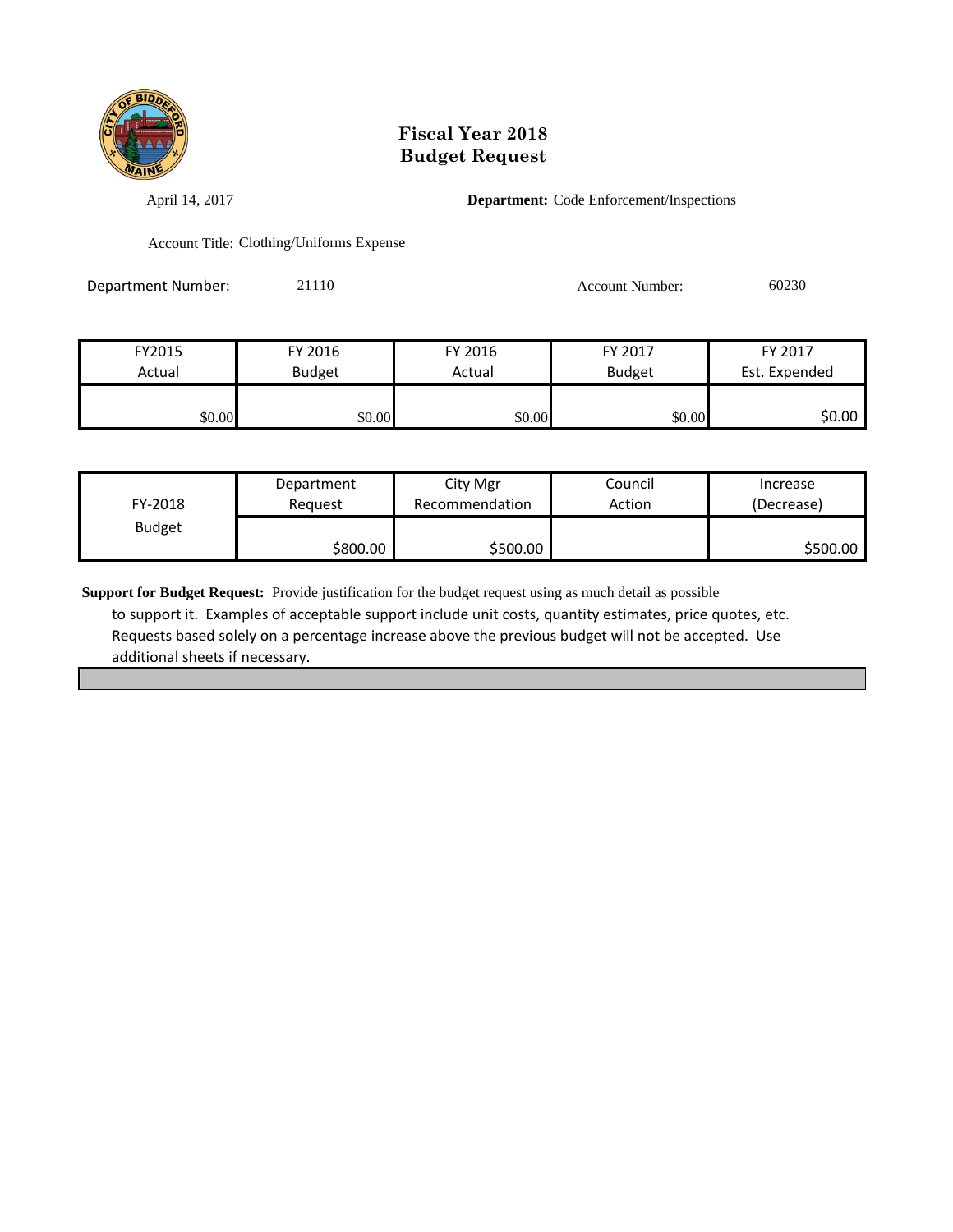

April 14, 2017 **Department:** Code Enforcement/Inspections

Account Title: Conferences/Training Expense

Department Number: 21110 21110 Account Number: 60251

| FY2015     | FY 2016       | FY 2016 | FY 2017       | FY 2017       |
|------------|---------------|---------|---------------|---------------|
| Actual     | <b>Budget</b> | Actual  | <b>Budget</b> | Est. Expended |
|            |               |         |               |               |
| \$1,160.00 | \$1,000.00    | \$40.00 | \$2,000.00    | \$2,000.00    |

| FY-2018       | Department | City Mgr       | Council | Increase   |
|---------------|------------|----------------|---------|------------|
|               | Reauest    | Recommendation | Action  | (Decrease) |
| <b>Budget</b> | \$2,000.00 | \$1,800.00     |         | (\$200.00) |

**Support for Budget Request:** Provide justification for the budget request using as much detail as possible to support it. Examples of acceptable support include unit costs, quantity estimates, price quotes, etc. Requests based solely on a percentage increase above the previous budget will not be accepted. Use additional sheets if necessary.

On going training for NFPA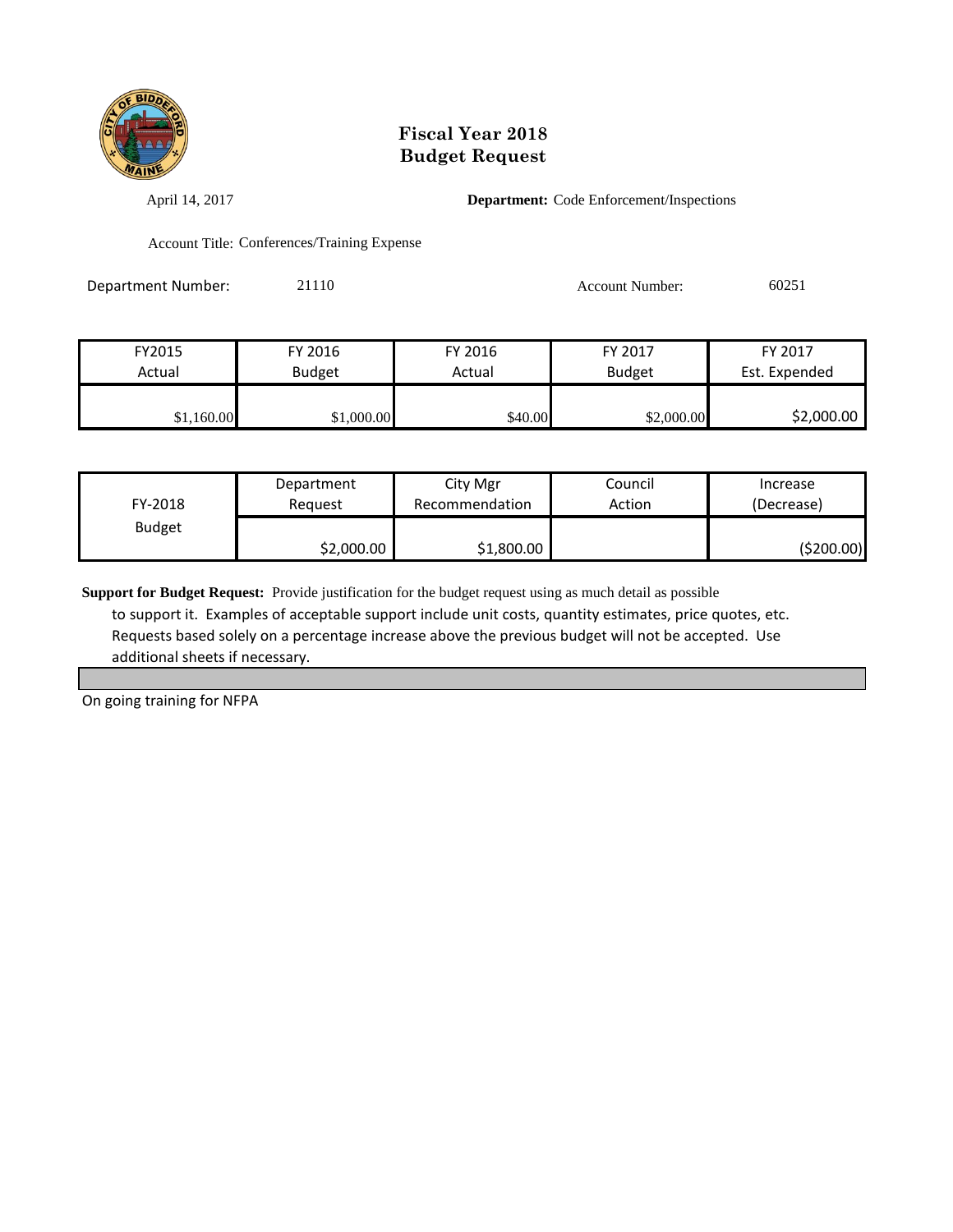

April 14, 2017 **Department:** Code Enforcement/Inspections

Account Title: Travel/Mileage Expense

Department Number: 21110 21110 Account Number: 60252

| FY2015  | FY 2016       | FY 2016 | FY 2017       | FY 2017       |
|---------|---------------|---------|---------------|---------------|
| Actual  | <b>Budget</b> | Actual  | <b>Budget</b> | Est. Expended |
|         |               |         |               |               |
| \$43.91 | \$50.00       | \$20.50 | \$50.00       | \$50.00       |

| FY-2018       | Department | City Mgr       | Council | Increase   |
|---------------|------------|----------------|---------|------------|
|               | Reauest    | Recommendation | Action  | (Decrease) |
| <b>Budget</b> | \$50.00    | \$50.00        |         | \$0.00∣    |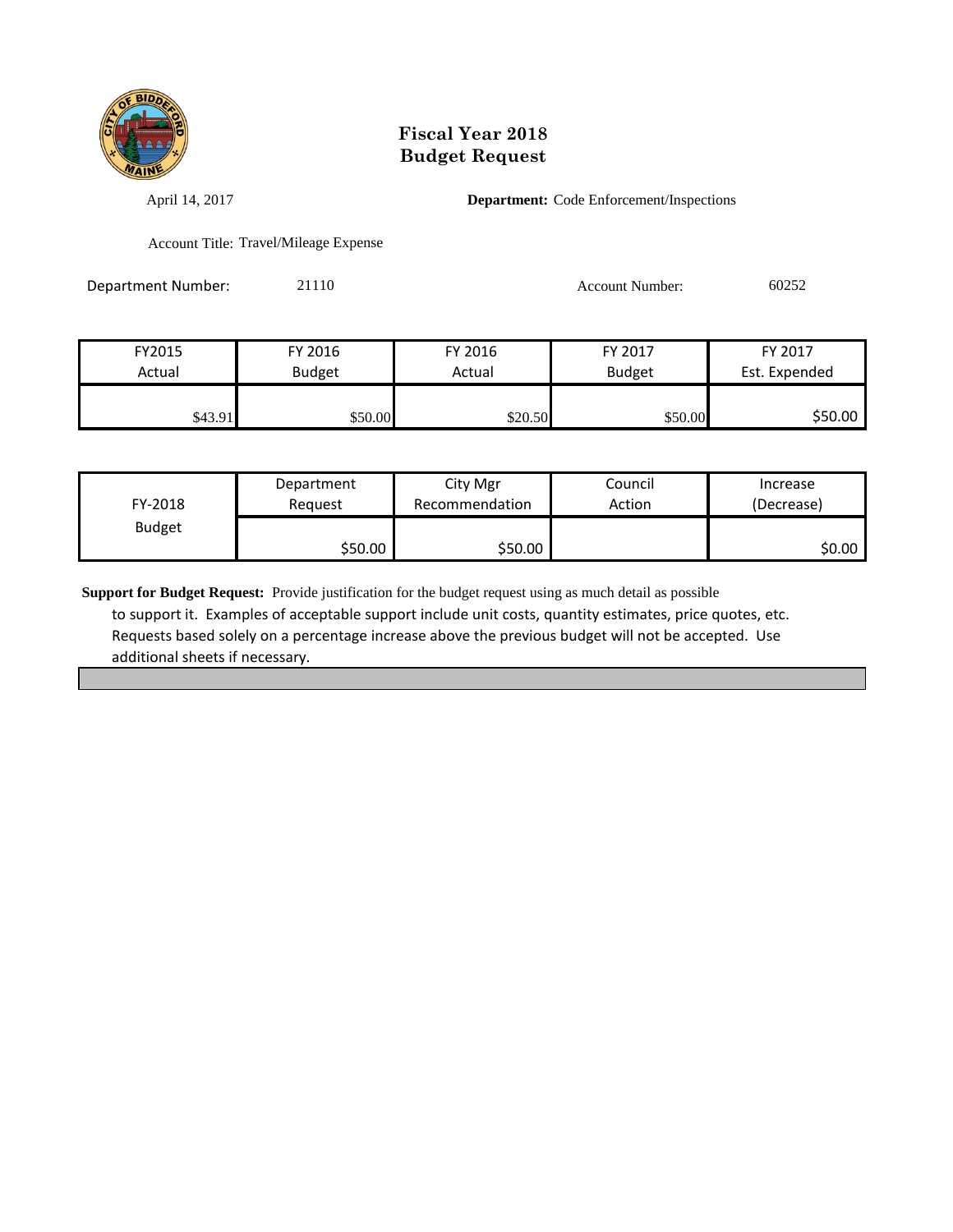

April 14, 2017 **Department:** Code Enforcement/Inspections

Account Title: Dues/Memberships Expense

Department Number: 21110 Account Number: 60256

| FY2015   | FY 2016       | FY 2016  | FY 2017       | FY 2017       |
|----------|---------------|----------|---------------|---------------|
| Actual   | <b>Budget</b> | Actual   | <b>Budget</b> | Est. Expended |
|          |               |          |               |               |
| \$462.52 | \$500.00      | \$510.00 | \$500.00      | \$600.00      |

| FY-2018       | Department | City Mgr       | Council | Increase   |
|---------------|------------|----------------|---------|------------|
|               | Reauest    | Recommendation | Action  | (Decrease) |
| <b>Budget</b> | \$600.00   | \$600.00       |         | \$100.00   |

**Support for Budget Request:** Provide justification for the budget request using as much detail as possible to support it. Examples of acceptable support include unit costs, quantity estimates, price quotes, etc. Requests based solely on a percentage increase above the previous budget will not be accepted. Use additional sheets if necessary.

NFPA membership expired and needed to renew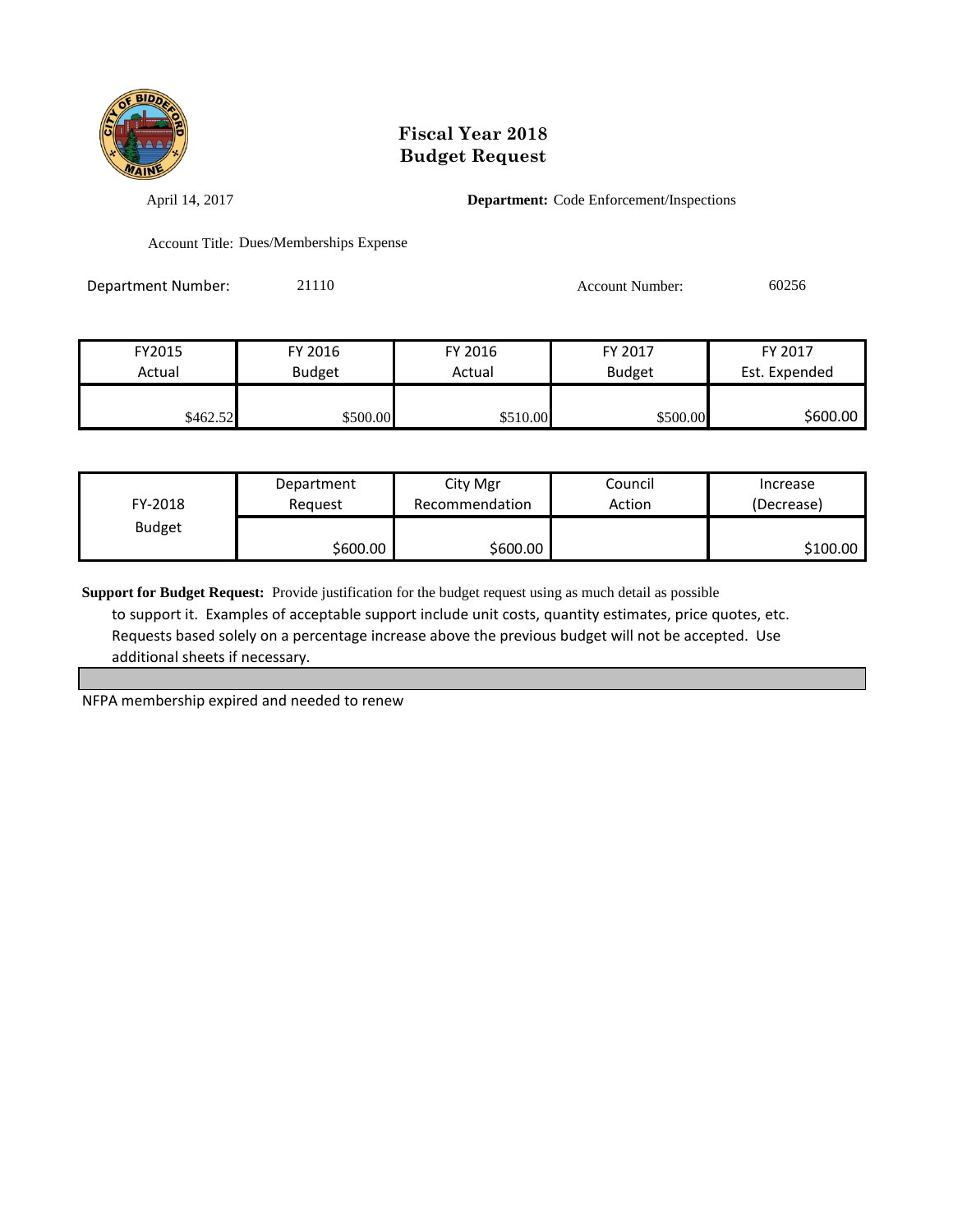

April 14, 2017 **Department:** Code Enforcement/Inspections

Account Title: Other Prof/Consult Srvs Exp

Department Number: 21110 21110 Account Number: 60306

| FY2015     | FY 2016       | FY 2016    | FY 2017       | FY 2017       |
|------------|---------------|------------|---------------|---------------|
| Actual     | <b>Budget</b> | Actual     | <b>Budget</b> | Est. Expended |
|            |               |            |               |               |
| \$2,396.82 | \$2,500.00    | \$1,370.25 | \$2,500.00    | \$2,500.00    |

| FY-2018       | Department | City Mgr       | Council | Increase   |
|---------------|------------|----------------|---------|------------|
|               | Reauest    | Recommendation | Action  | (Decrease) |
| <b>Budget</b> | \$2,500.00 | \$2,500.00     |         | \$0.00     |

**Support for Budget Request:** Provide justification for the budget request using as much detail as possible to support it. Examples of acceptable support include unit costs, quantity estimates, price quotes, etc. Requests based solely on a percentage increase above the previous budget will not be accepted. Use additional sheets if necessary.

Used for contractor services for engineering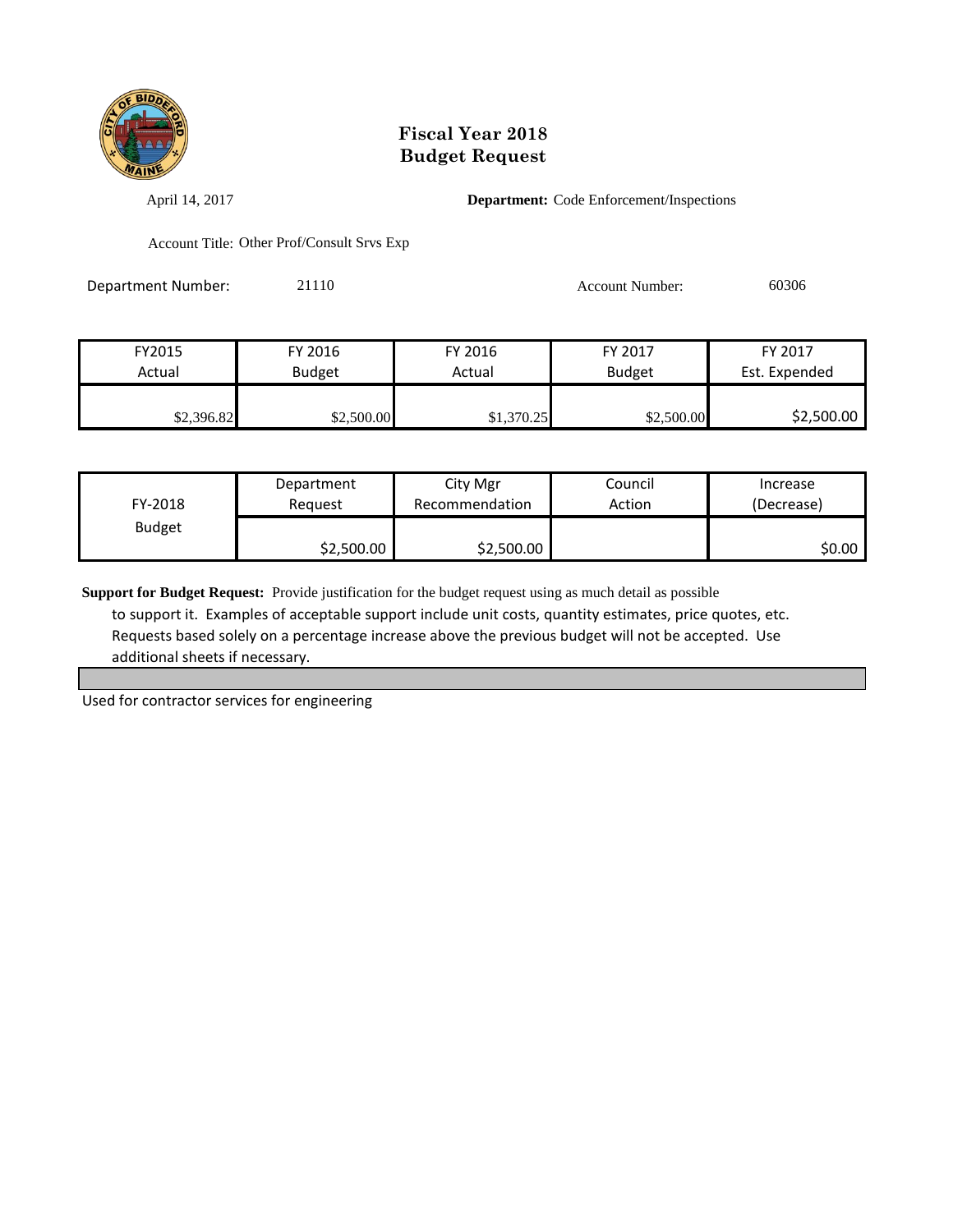

April 14, 2017 **Department:** Code Enforcement/Inspections

Account Title: Gasoline Expense

Department Number: 21110 21110 Account Number: 60411

| FY2015     | FY 2016       | FY 2016    | FY 2017       | FY 2017       |
|------------|---------------|------------|---------------|---------------|
| Actual     | <b>Budget</b> | Actual     | <b>Budget</b> | Est. Expended |
|            |               |            |               |               |
| \$3,149.24 | \$3,600.00    | \$2,782.15 | \$2,172.00    | \$2,800.00    |

| FY-2018       | Department | City Mgr       | Council | Increase   |
|---------------|------------|----------------|---------|------------|
|               | Reauest    | Recommendation | Action  | (Decrease) |
| <b>Budget</b> | \$2,328.00 | \$2,300.00     |         | \$128.00   |

**Support for Budget Request:** Provide justification for the budget request using as much detail as possible to support it. Examples of acceptable support include unit costs, quantity estimates, price quotes, etc. Requests based solely on a percentage increase above the previous budget will not be accepted. Use additional sheets if necessary.

Carl Marcotte provides number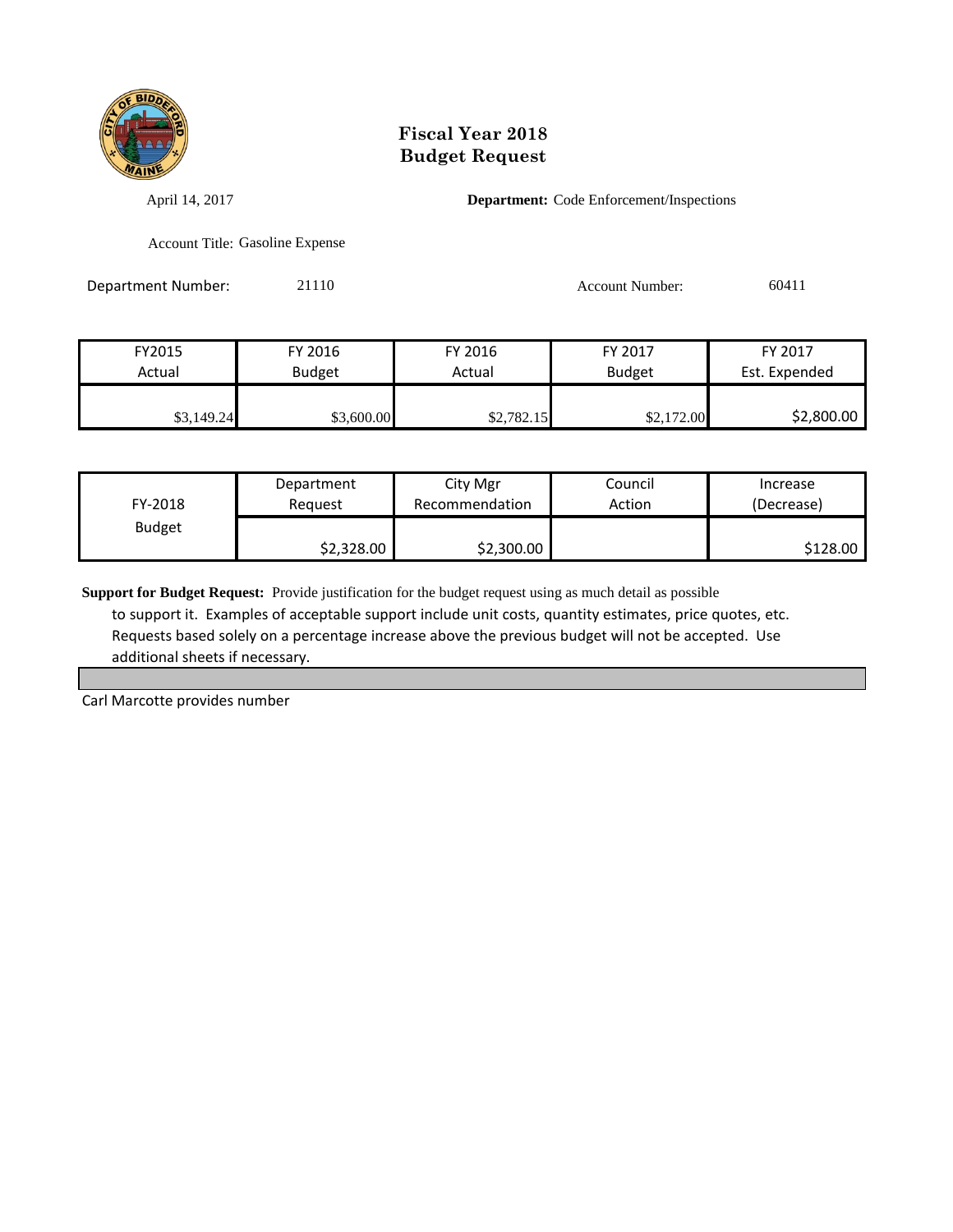

April 14, 2017 **Department:** Code Enforcement/Inspections

Account Title: Vehicle Repair/Tires/Oil Exp

| Department Number: | 21110 | <b>Account Number:</b> | 60453 |
|--------------------|-------|------------------------|-------|
|                    |       |                        |       |

| FY2015     | FY 2016       | FY 2016    | FY 2017       | FY 2017       |
|------------|---------------|------------|---------------|---------------|
| Actual     | <b>Budget</b> | Actual     | <b>Budget</b> | Est. Expended |
|            |               |            |               |               |
| \$2,073.87 | \$3,500.00    | \$8,946.72 | \$3,500.00    | \$3,500.00    |

| FY-2018       | Department | City Mgr       | Council | Increase   |
|---------------|------------|----------------|---------|------------|
|               | Reauest    | Recommendation | Action  | (Decrease) |
| <b>Budget</b> | \$3,800.00 | \$3,500.00     |         | SO.OO I    |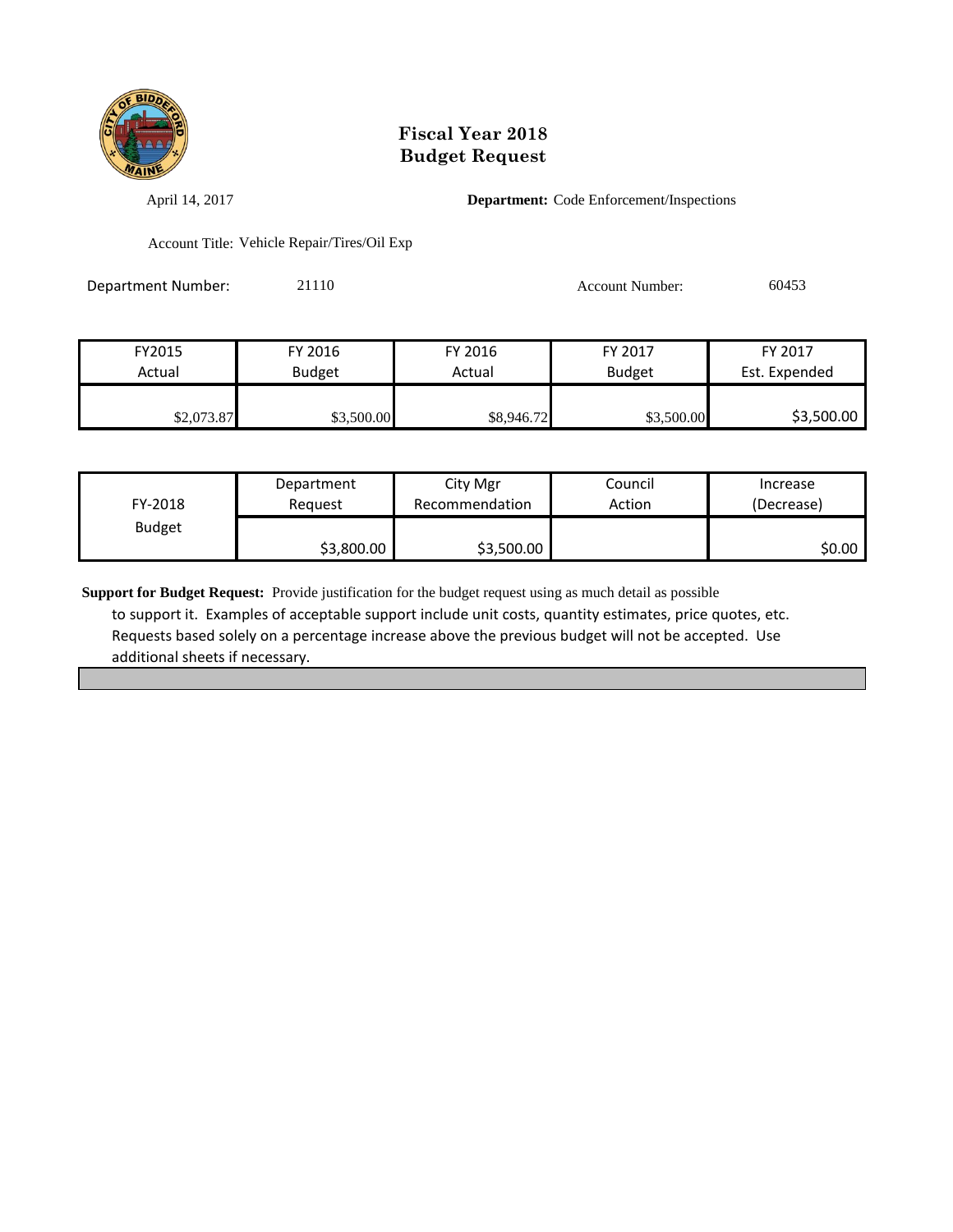

April 14, 2017 **Department:** Code Enforcement/Inspections

Account Title: Admin/Office Supp/Eqt Non-Cap

Department Number: 21110 21110 Account Number: 60500

| FY2015     | FY 2016       | FY 2016  | FY 2017       | FY 2017       |
|------------|---------------|----------|---------------|---------------|
| Actual     | <b>Budget</b> | Actual   | <b>Budget</b> | Est. Expended |
|            |               |          |               |               |
| \$1,957.03 | \$2,000.00    | \$743.09 | \$1,900.00    | \$2,000.00    |

| FY-2018       | Department | City Mgr       | Council | Increase    |
|---------------|------------|----------------|---------|-------------|
|               | Reauest    | Recommendation | Action  | (Decrease)  |
| <b>Budget</b> | \$1,900.00 | \$1,750.00     |         | ( \$150.00) |

**Support for Budget Request:** Provide justification for the budget request using as much detail as possible to support it. Examples of acceptable support include unit costs, quantity estimates, price quotes, etc. Requests based solely on a percentage increase above the previous budget will not be accepted. Use additional sheets if necessary.

Office Forms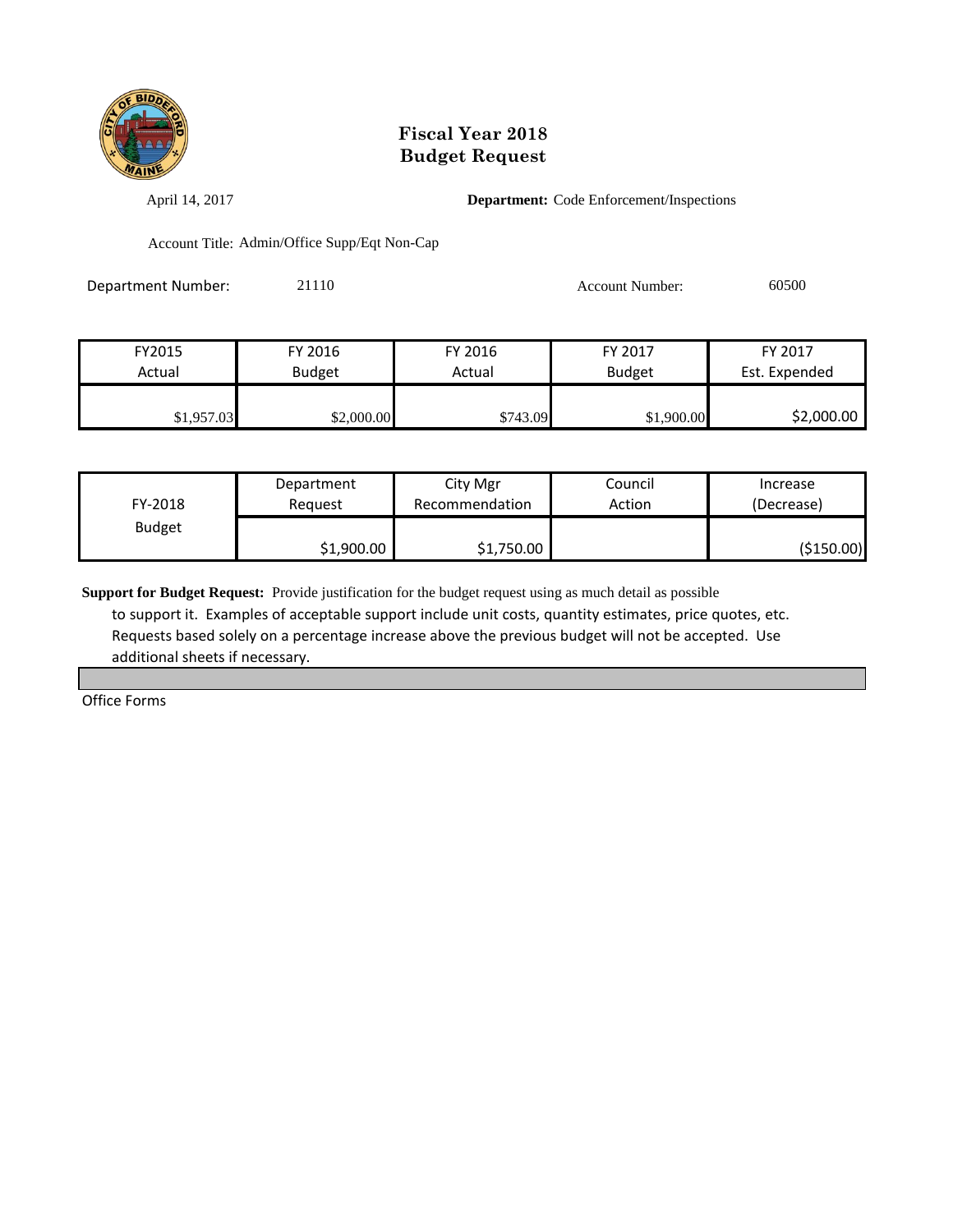

April 14, 2017 **Department:** Code Enforcement/Inspections

Account Title: Operating Supp/Eqt Non-Cap

Department Number: 21110 21110 Account Number: 60501

| FY2015     | FY 2016       | FY 2016  | FY 2017       | FY 2017       |
|------------|---------------|----------|---------------|---------------|
| Actual     | <b>Budget</b> | Actual   | <b>Budget</b> | Est. Expended |
|            |               |          |               |               |
| \$1,307.51 | \$1,200.00    | \$830.51 | \$1,200.00    | \$1,200.00    |

| FY-2018       | Department | City Mgr       | Council | Increase   |
|---------------|------------|----------------|---------|------------|
|               | Reauest    | Recommendation | Action  | (Decrease) |
| <b>Budget</b> | \$1,200.00 | \$1,000.00     |         | (\$200.00) |

**Support for Budget Request:** Provide justification for the budget request using as much detail as possible to support it. Examples of acceptable support include unit costs, quantity estimates, price quotes, etc. Requests based solely on a percentage increase above the previous budget will not be accepted. Use additional sheets if necessary.

Office equipment and tools